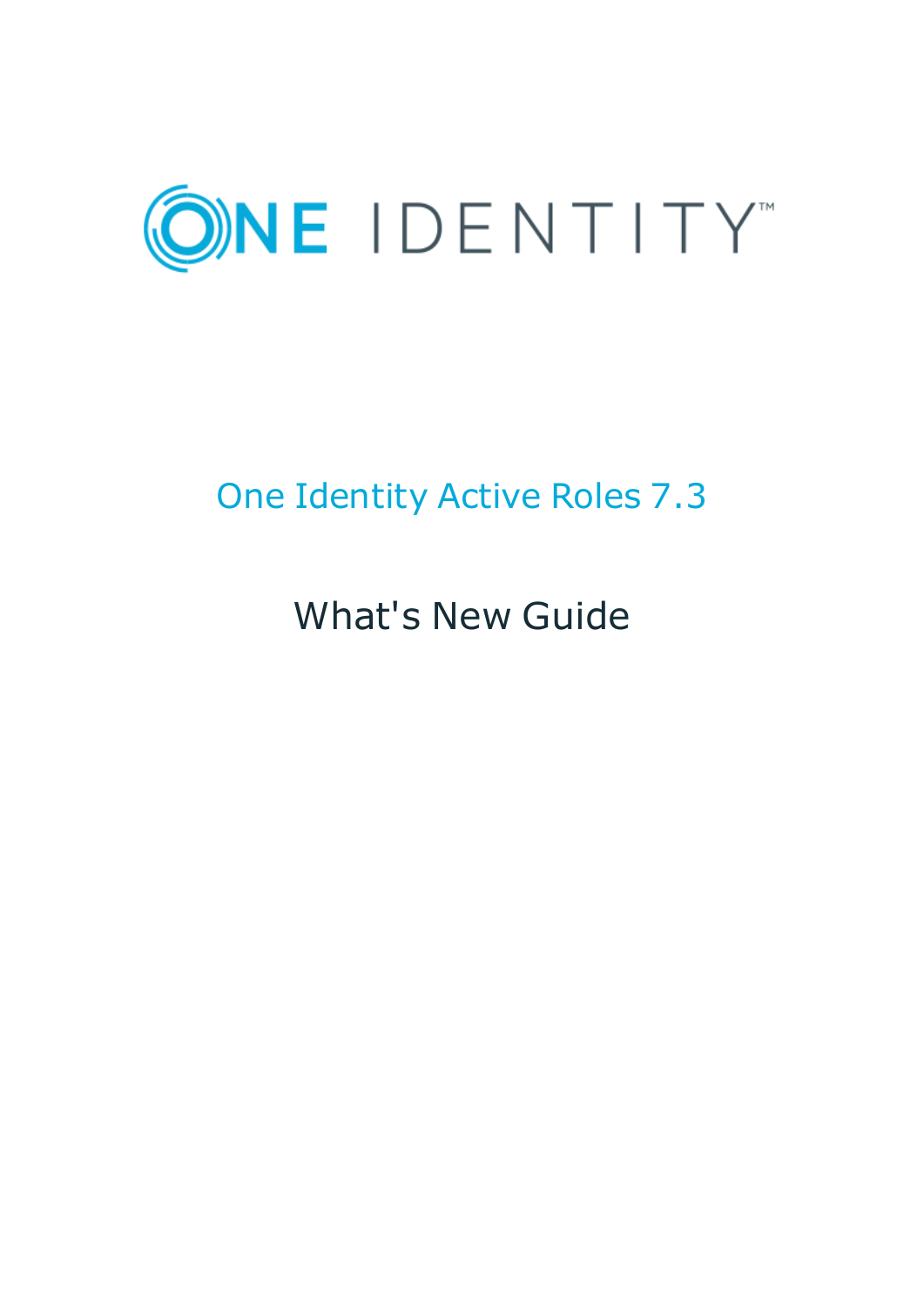#### **Copyright 2018 One Identity LLC.**

#### **ALL RIGHTS RESERVED.**

This guide contains proprietary information protected by copyright. The software described in this guide is furnished under a software license or nondisclosure agreement. This software may be used or copied only in accordance with the terms of the applicable agreement. No part of this guide may be reproduced or transmitted in any form or by any means, electronic or mechanical, including photocopying and recording for any purpose other than the purchaser's personal use without the written permission of One Identity LLC .

The information in this document is provided in connection with One Identity products. No license, express or implied, by estoppel or otherwise, to any intellectual property right is granted by this document or in connection with the sale of One Identity LLC products. EXCEPT AS SET FORTH IN THE TERMS AND CONDITIONS AS SPECIFIED IN THE LICENSE AGREEMENT FOR THIS PRODUCT, ONE IDENTITY ASSUMES NO LIABILITY WHATSOEVER AND DISCLAIMS ANY EXPRESS, IMPLIED OR STATUTORY WARRANTY RELATING TO ITS PRODUCTS INCLUDING, BUT NOT LIMITED TO, THE IMPLIED WARRANTY OF MERCHANTABILITY, FITNESS FOR A PARTICULAR PURPOSE, OR NON-INFRINGEMENT. IN NO EVENT SHALL ONE IDENTITY BE LIABLE FOR ANY DIRECT, INDIRECT, CONSEQUENTIAL, PUNITIVE, SPECIAL OR INCIDENTAL DAMAGES (INCLUDING, WITHOUT LIMITATION, DAMAGES FOR LOSS OF PROFITS, BUSINESS INTERRUPTION OR LOSS OF INFORMATION) ARISING OUT OF THE USE OR INABILITY TO USE THIS DOCUMENT, EVEN IF ONE IDENTITY HAVE BEEN ADVISED OF THE POSSIBILITY OF SUCH DAMAGES. One Identity make no representations or warranties with respect to the accuracy or completeness of the contents of this document and reserves the right to make changes to specifications and product descriptions at any time without notice. One Identity do not make any commitment to update the information contained in this document.

If you have any questions regarding your potential use of this material, contact:

One Identity LLC.

Attn: LEGAL Dept

4 Polaris Way

Aliso Viejo, CA 92656

Refer to our Web site ([http://www.OneIdentity.com](http://www.oneidentity.com/)) for regional and international office information.

#### **Patents**

One Identity is proud of our advanced technology. Patents and pending patents may apply to this product. For the most current information about applicable patents for this product, please visit our website at [http://www.OneIdentity.com/legal/patents.aspx](http://www.oneidentity.com/legal/patents.aspx).

#### **Trademarks**

One Identity and the One Identity logo are trademarks and registered trademarks of One Identity LLC. in the U.S.A. and other countries. For a complete list of One Identity trademarks, please visit our website at [www.OneIdentity.com/legal](http://www.oneidentity.com/legal). All other trademarks are the property of their respective owners.

#### **Legend**

- **WARNING: A WARNING icon indicates a potential for property damage, personal injury, or death.**
- **CAUTION: A CAUTION icon indicates potential damage to hardware or loss of data if instructions are not followed.**
- Œ IMPORTANT, NOTE, TIP, MOBILE, or VIDEO: An information icon indicates supporting information.

Active Roles What's New Guide Updated - June 2018 Version - 7.3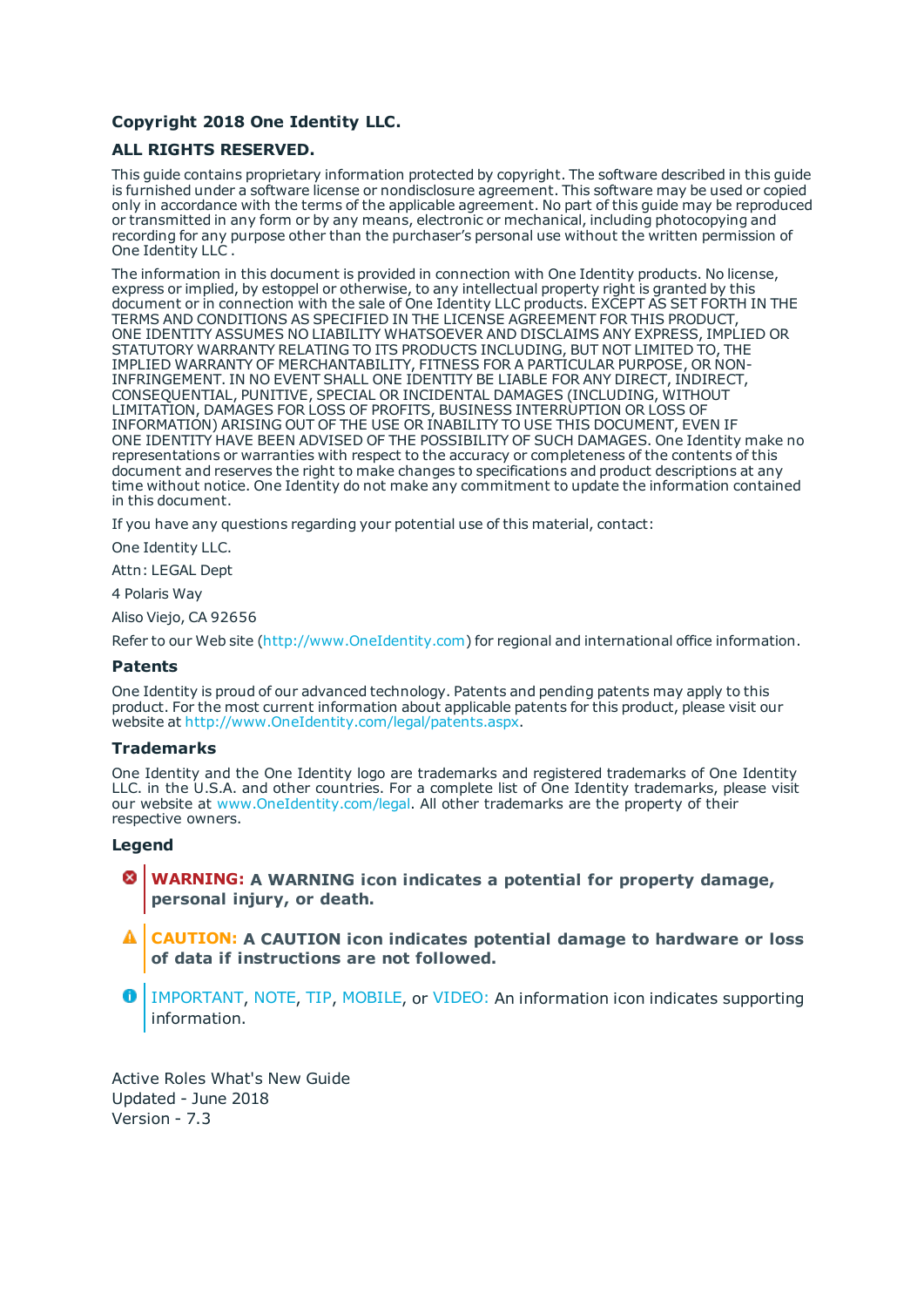## **Contents**

| Support for Microsoft Office 365 licenses provisioning and deprovisioning policies  7 |  |
|---------------------------------------------------------------------------------------|--|
|                                                                                       |  |
|                                                                                       |  |
|                                                                                       |  |
|                                                                                       |  |
|                                                                                       |  |
|                                                                                       |  |
|                                                                                       |  |
|                                                                                       |  |
|                                                                                       |  |
|                                                                                       |  |

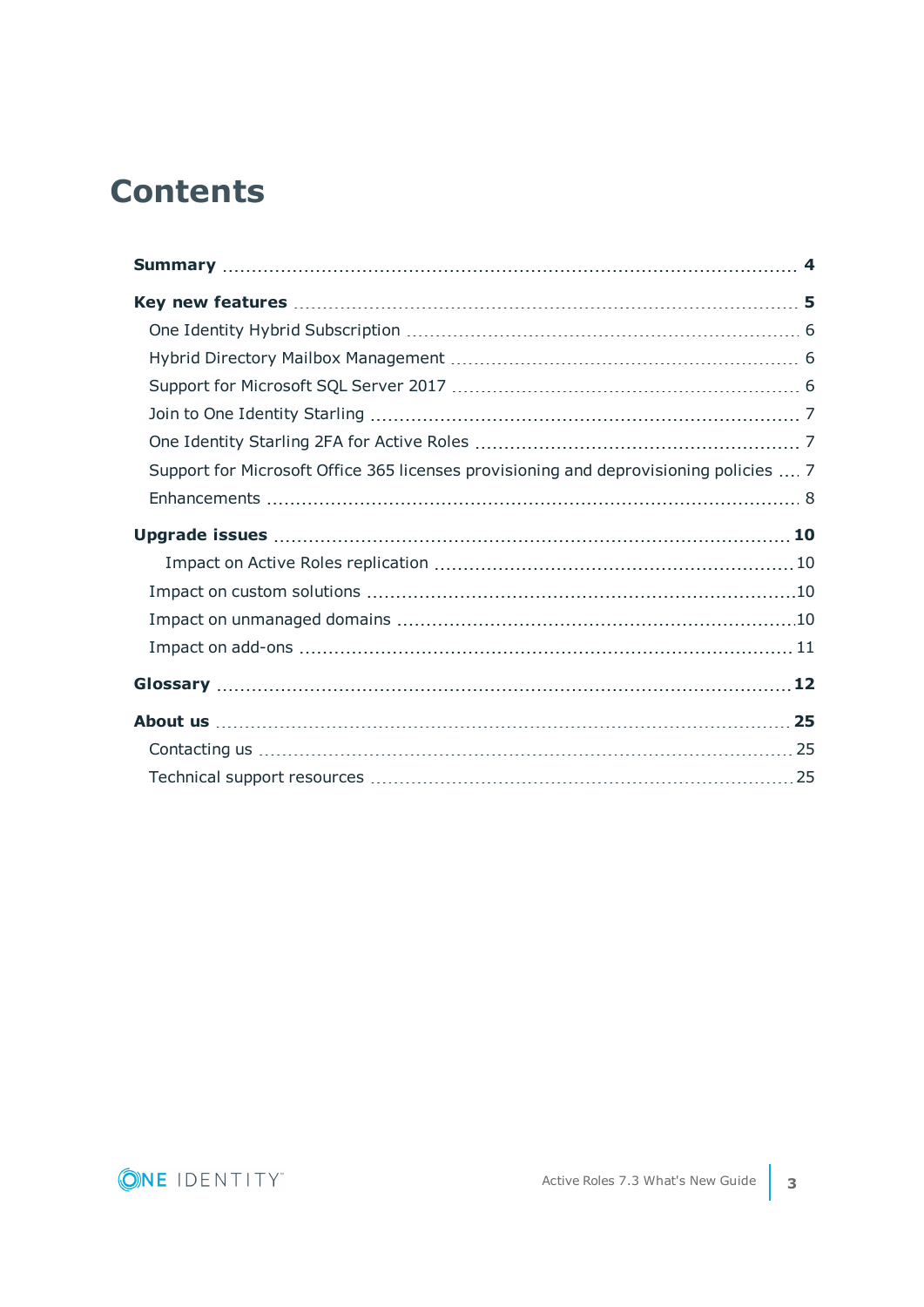

<span id="page-3-0"></span>Active Roles (formerly known as ActiveRoles®) simplifies and streamlines creation and ongoing management of user accounts, groups, and contacts in Windows Active Directory (AD) and Azure Active Directory environments.

Active roles automates:

- Creating user, groups, and contacts in Active Directory and Azure AD
- Creating mailboxes on Exchange Server and assigning licenses in Office 365
- Managing on-premise Exchange and Exchange Online properties

It provides strictly enforced security, rich capabilities for automating directory management tasks, change approval and easy-to-use Web interfaces, to achieve practical user and group account management for the Windows enterprise.

Active Roles also facilitates administration and provisioning for Active Directory, Exchange, and Azure Active Directory (Azure AD) in a hybrid environment.

Active Roles supports connecting to One Identity Starling and accessing Starling Services such as Two-factor Authentication and Identity Analytics and Risk Intelligence.

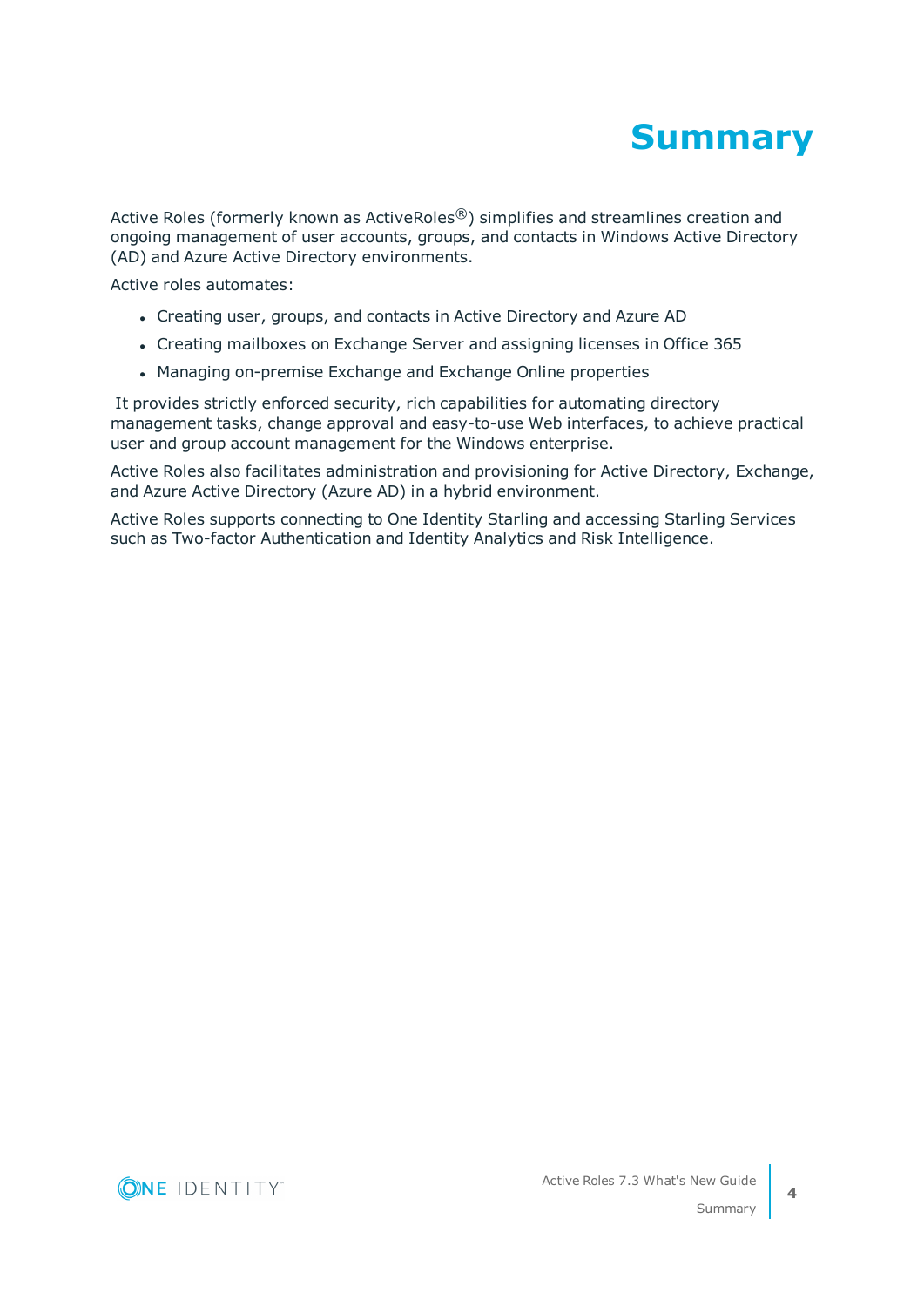## **Key new features**

<span id="page-4-0"></span>The new release of Active Roles extends and enhances the capabilities of the product to connect to One Identity Starling and benefit from Starling Services such as Two-factor Authentication and Identity Analytics and Risk Intelligence.

Active Roles version 7.3 includes the following features:

- Support for One Identity Hybrid Subscription
- Support for Hybrid Directory Mailbox Management
- Support for Microsoft SQL Server 2017
- Support for connecting to One Identity Starling, the Software as a Service (SaaS) solution of One Identity through Active Roles
- Integration of Starling Two-factor Authentication with Active Roles through the Web interface
- Support for customizing Microsoft Office 365 license related operations on User provisioning and deprovisioning
- Enhancements
	- Display the number of members in a Group in the Web interface
	- SPML Extension Enhancement to Modify Shared Mailbox User permissions.
	- Back Sync Improvements
	- Password generation policy enhancement
	- Sync Service enhancements
	- Web interface security enhancements
	- Enhanced Web interface accessibility for disabled users.

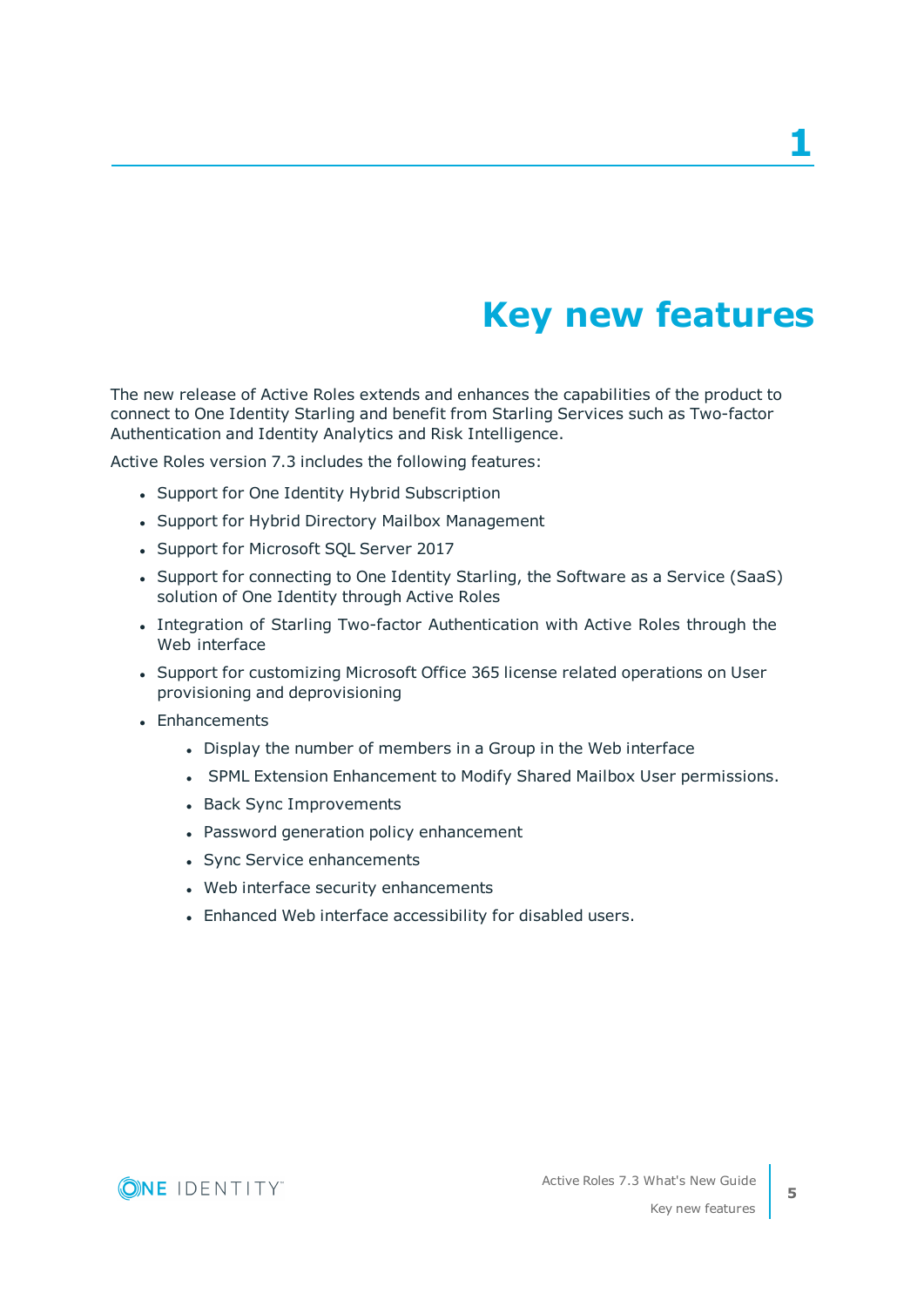## <span id="page-5-0"></span>**One Identity Hybrid Subscription**

The newest versions of One Identity's on-premises products offer a mandatory One Identity Hybrid Subscription, which helps you transition to a hybrid environment on your way to the cloud. The subscription enables you to join Active Roles with the One Identity Starling software-as-a-service platform. This gives your organization immediate access to a number of cloud-delivered features and services, which expand the capabilities of Active Roles. When new products and features become available to One Identity Starling, the One Identity Hybrid Subscription allows you to use these immediately for Active Roles to add value to your subscription.

## <span id="page-5-1"></span>**Hybrid Directory Mailbox Management**

For an existing Office 365 user, you can use the Active Roles Web Interface to view or modify the Exchange Online properties. The Active Roles Version 7.3 enables you to:

- View or set the message size restrictions and message delivery options for an Office 365 user.
- View or modify the MailBox Delegation settings. You can specify the list of users or groups who can:
	- Send emails from Office 365 user's mailbox.
	- Be provided full access to the user's mailbox.
- View or modify email address settings. You can add the forwarding address or set an alternate recipient for an Office 365 user.
- View or modify the MailBox features.
- View or modify the messaging records management settings that enable litigation hold.

## <span id="page-5-2"></span>**Support for Microsoft SQL Server 2017**

Active Roles 7.3 supports hosting the database on Microsoft SQL Server 2017. Active Roles 7.3 Administrator Service can be configured by hosting the Active Roles Database in Microsoft SQL Server 2017 Database.

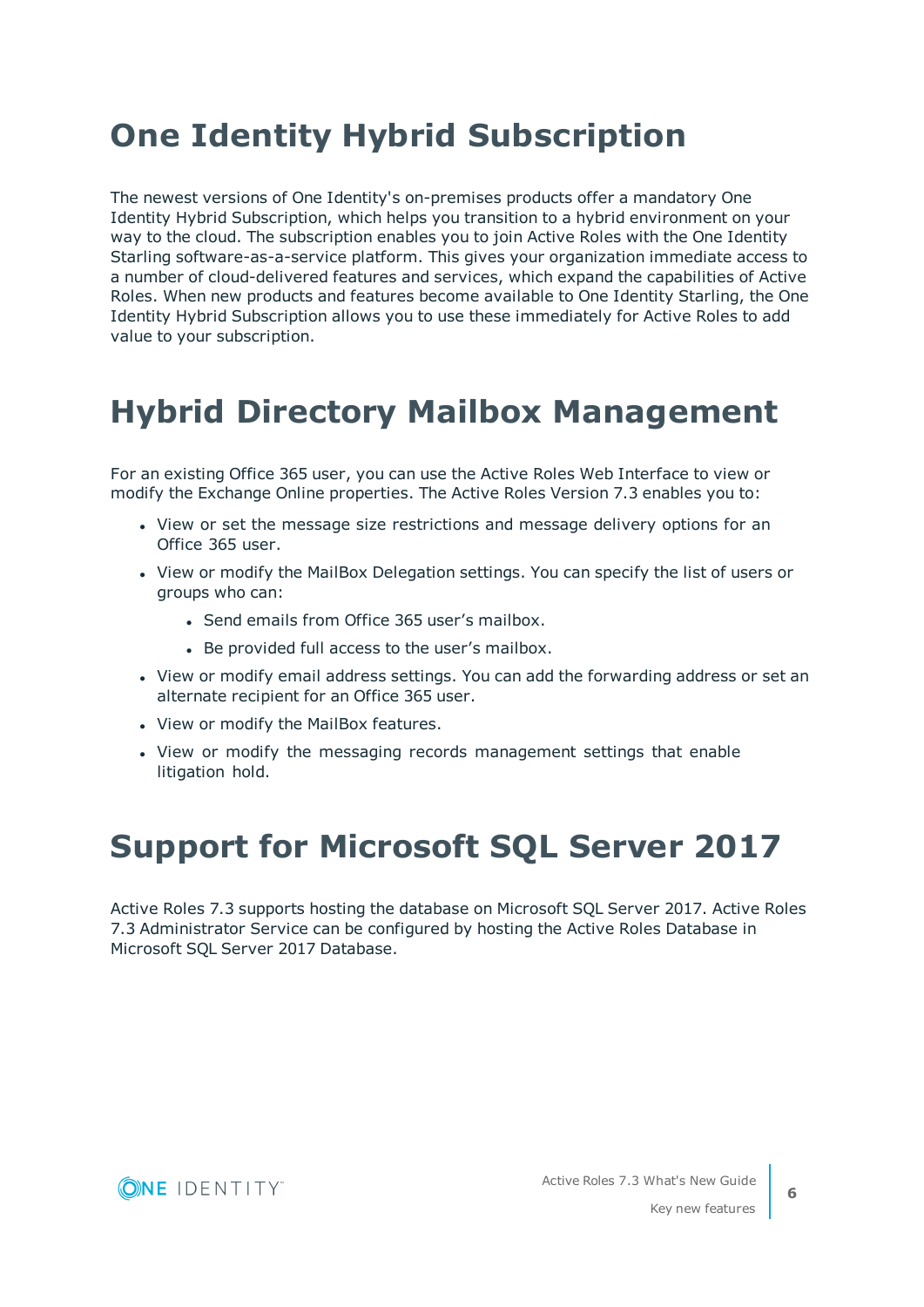## <span id="page-6-0"></span>**Join to One Identity Starling**

Active Roles version 7.3 supports integration with One Identity Starling services. The **Starling Join** feature in Active Roles now enables you to connect to One Identity Starling, the Software as a Service (SaaS) solution of One Identity. The **Starling Join** feature enables access to the Starling services through Active Roles thus allowing to benefit from the Starling services such as Two-factor Authentication and Identity Analytics and Risk Intelligence.

## <span id="page-6-1"></span>**One Identity Starling 2FA for Active Roles**

Since Active Roles manages confidential Active Directory user details in both on-premises and cloud based environments, it is appropriate and safer to have an additional security measure such as the two-factor authentication. Active Roles now supports One Identity's Starling Two-Factor Authentication service.

The Starling Two-factor authentication provides enhanced security by necessitating users to provide two forms of authentication to Active Roles, namely a user name and password combination along with a token response. The token response is collected through an SMS, Phone call, or push notification received on a physical device such as a mobile or any other device other than the browser.

## <span id="page-6-2"></span>**Support for Microsoft Office 365 licenses provisioning and deprovisioning policies**

Active Roles 7.3 supports Office 365 licensing provisioning and deprovisioning policies.

The Office 365 License Management policy is intended to automate the assignment of Office 365 licenses to Azure AD users at the time of creating or modifying a user account, with flexible options to ensure uniqueness of the policy-generated name.

The Office 365 Licenses Retention policy is intended for retention of all or selected Office 365 licenses assigned to an Office 365 user after the Office 365 user is deprovisioned successfully.

The undo deprovisioning operation reverts the Office 365 user's license assignment to the original status that existed before deprovisioning.

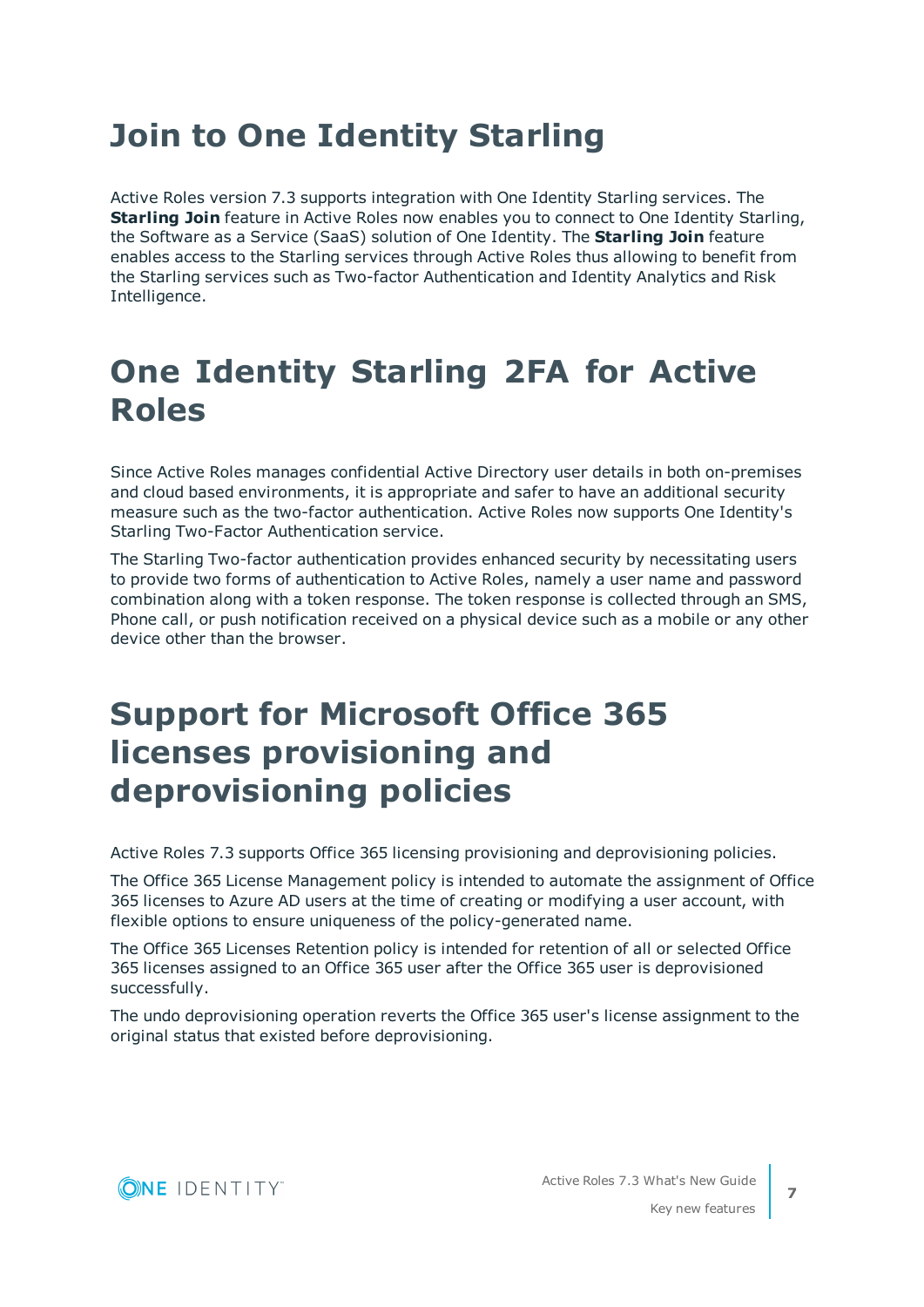## <span id="page-7-0"></span>**Enhancements**

Active Roles 7.3 Release includes the following enhancements to some of the existing features:

- Display of the number of members including the indirect members and pending members in the group on the Active Roles Web interface.
- SPML Extension Enhancement to Modify Shared Mailbox User permissions.
- Active Roles Back Sync Improvements: The Azure Backsync Configuration feature allows you to configure the backsync operation in Azure with on-premises Active Directory objects through the Synchronization Service Web interface. The required connections, mappings, and sync workflow steps are created automatically.
- Password generation policy enhancement
	- <sup>l</sup> Revamped Password Generation Script module from VB Script to PowerShell module.
	- Inclusion of mandatory use of special characters in every password.
	- Provision to configure password length.
	- **O** NOTE: During Active Roles upgrade, the new Password Generation script in PowerShell is set as the default script. However, the VB script that was used earlier is still retained in the same container.
- Active Roles Sync Service enhancements
	- Support for Microsoft Share Point 2016
	- Support for Microsoft Exchange 2016
	- Support for Microsoft SQL Server 2017
	- Support for Windows PowerShell version 5.1
- Web interface security enhancements: Any Web interface is prone to security issues such as Cross-Site Request Forgery (CSRF) and Cross-site Scripting (XSS ) attacks. To prevent and protect against such attacks Active Roles can now be configured to enable CSRF and XSS for the Web interface.

For more information on the Web interface security enhancements see the *Active Roles Web Administration Guide*.

• Active Roles now provides enhanced Web interface accessibility for disabled users. However, these settings are not available by default.

To enable these settings that provide enhanced Web interface accessibility, perform the below configuration:

- 1. In the right pane, click **Configuration Editor**.
- 2. In the **Section** drop-down, select <appSettings>, and open the **Collection Editor**.
- 3. Set the **key508compliance** value to 1, and apply the changes.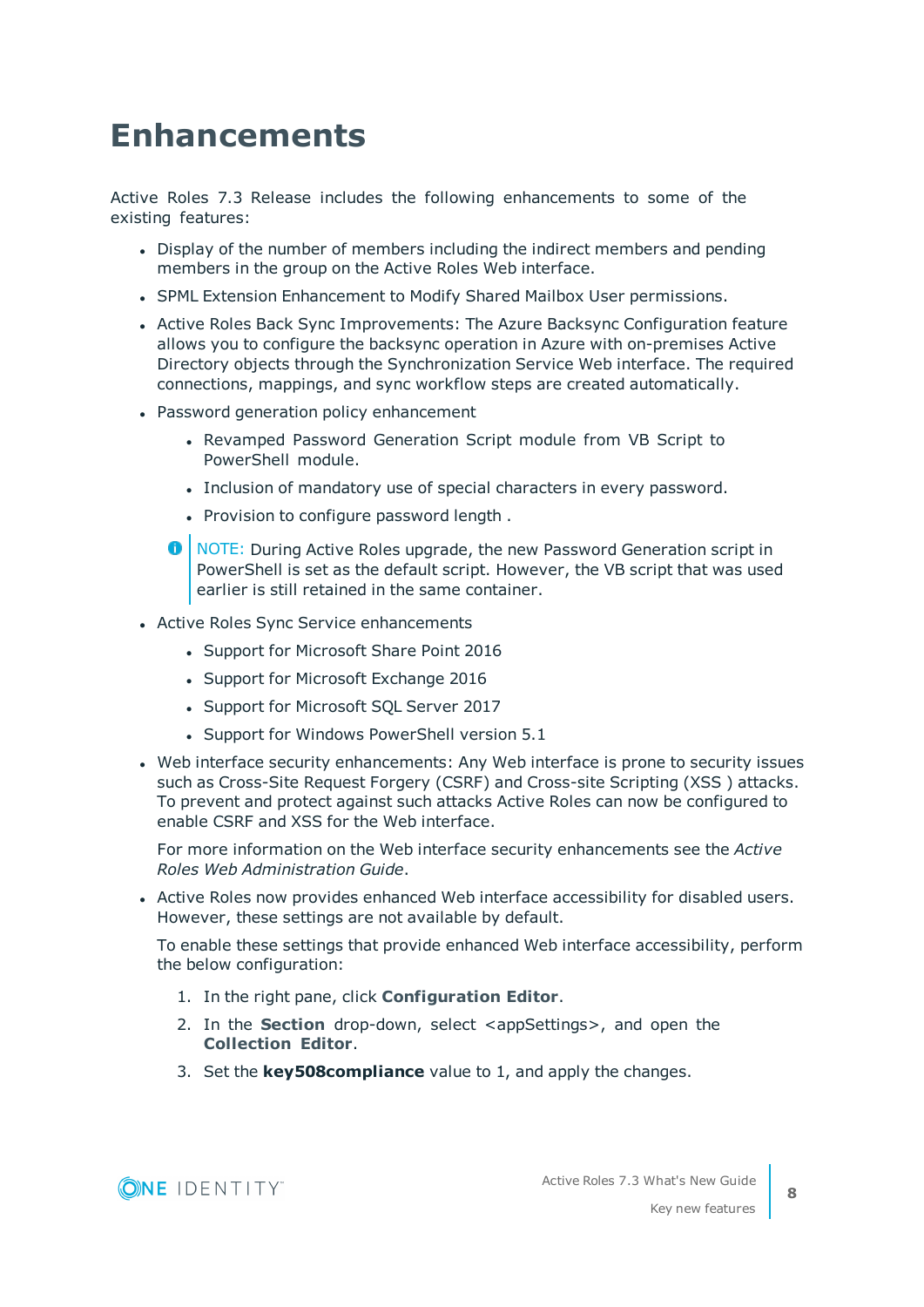- 4. Open the **IIS Manager**, expand the default website, and click the Active Roles Application (Default is ARWebAdmin).
- 5. Restart **IIS**.

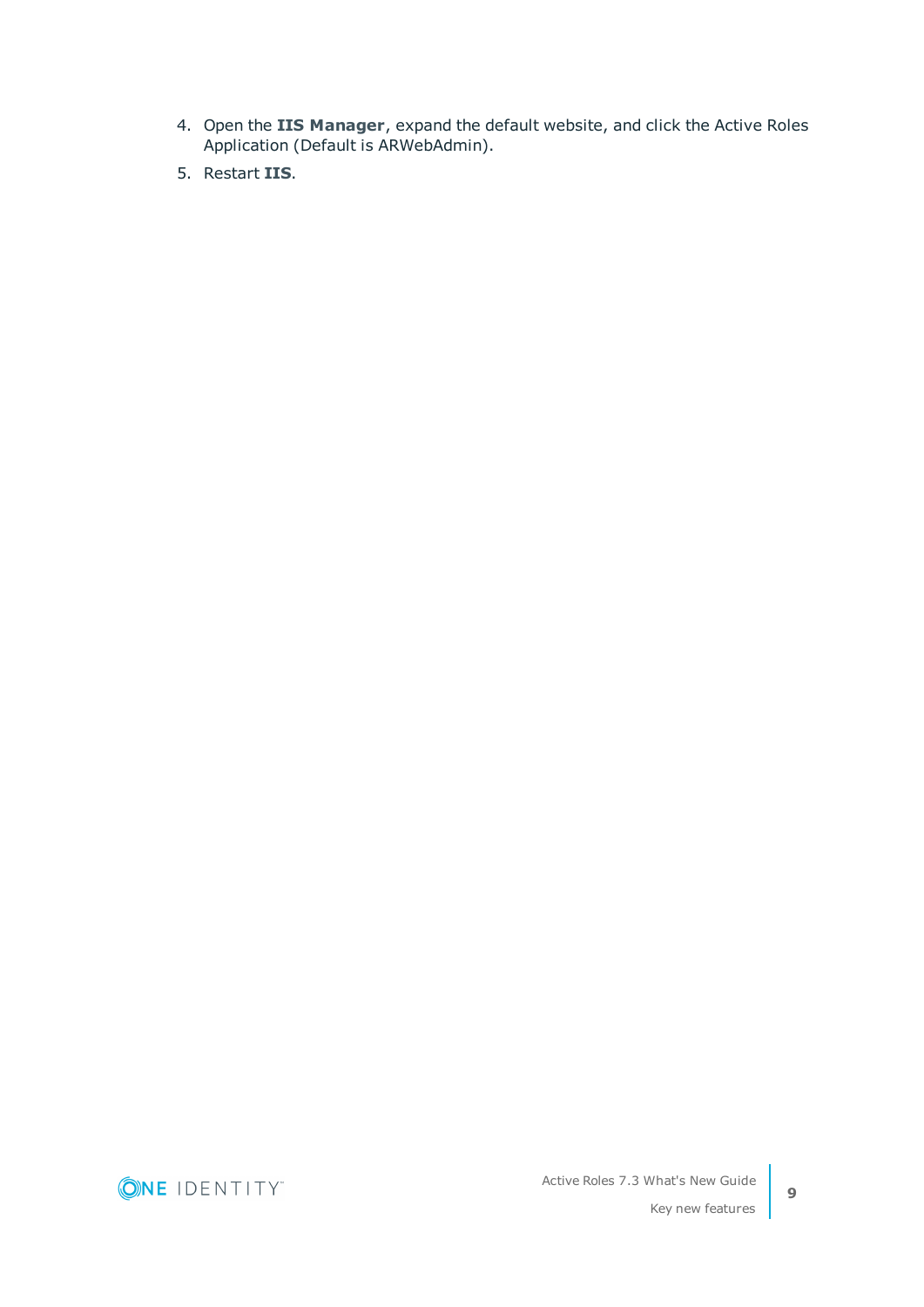# **Upgrade issues**

### <span id="page-9-1"></span><span id="page-9-0"></span>**Impact on Active Roles replication**

The upgrade process of the Administration Service does not preserve the replication settings. An upgrade can only be performed if the Administration Service is not configured for replication. Before upgrading the Administration Service, you should ensure that its database server is not configured as a Subscriber or Publisher. Replication for the new Administration Service needs to be configured after the upgrade.

## <span id="page-9-2"></span>**Impact on custom solutions**

An upgrade of Active Roles components may affect custom solutions that build upon the functions of Active Roles. Custom solutions (such as scripts or other modifications) that work fine with the earlier version of Active Roles may cease to work after the upgrade. Prior to attempting an upgrade, test the existing solutions with the new version of Active Roles in a lab environment to verify that the solutions continue to work. For any compatibility issues arising during the test process, contact One Identity Software Professional Services for paid assistance with those solutions.

## <span id="page-9-3"></span>**Impact on unmanaged domains**

Upgrade of the Administration Service converts unmanaged domains to regular managed domains. If you have any domains registered as unmanaged domains with Active Roles version 6.8 or earlier, then, after the upgrade, you will need to make them unmanaged by applying the built-in Policy Object **Exclude from Managed Scope**. For further information and instructions, see "Configuring an unmanaged domain" in the Active Roles Administration Guide.

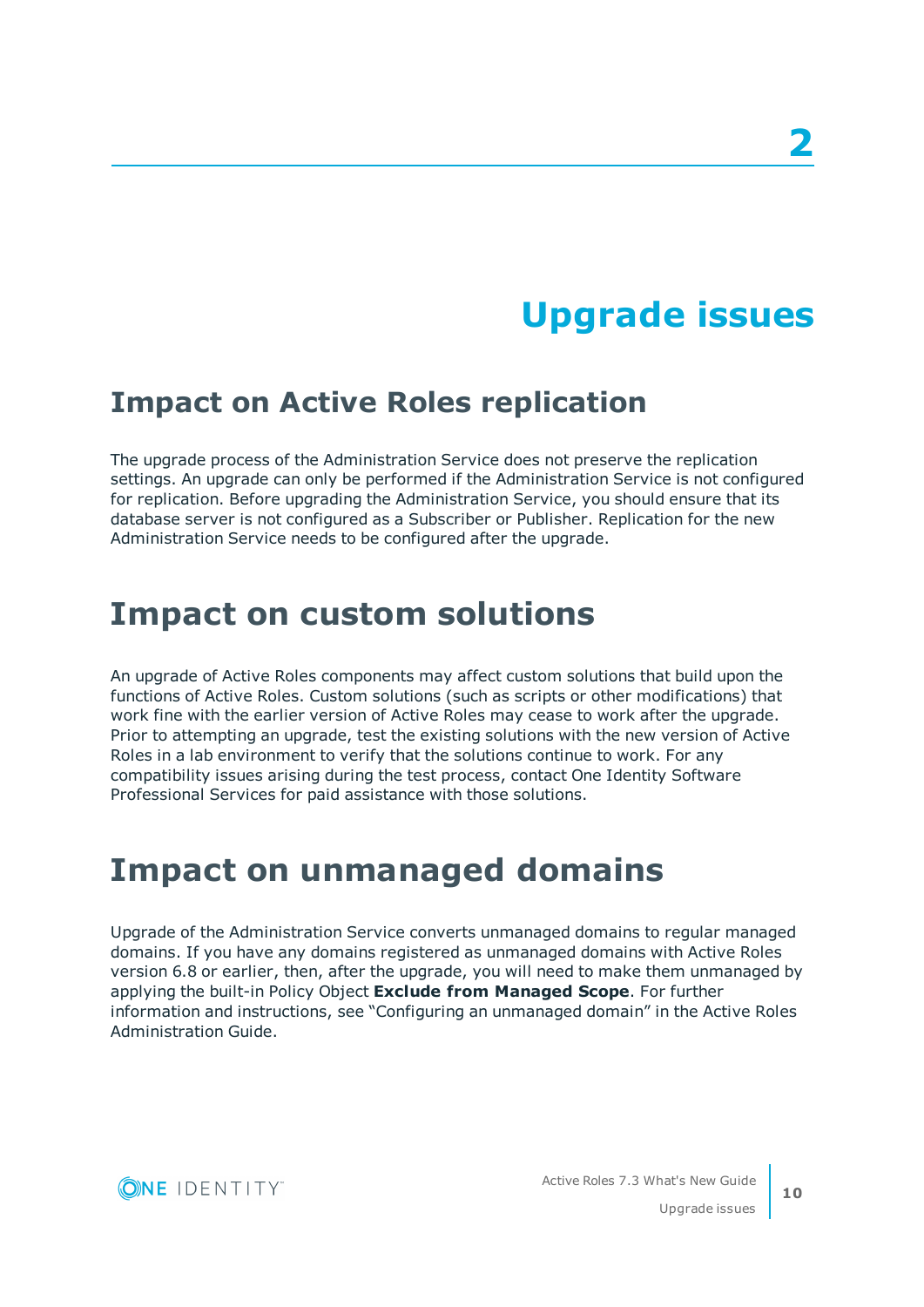## <span id="page-10-0"></span>**Impact on add-ons**

After an upgrade of Active Roles components to the latest version, the add-ons which were supported in the earlier versions of Active Roles, cease to work. Hence, it is recommended to uninstall the add-ons prior to the upgrade of Active Roles.

**O** NOTE: Office 365 add-on is not supported on the Active Roles 7.3.

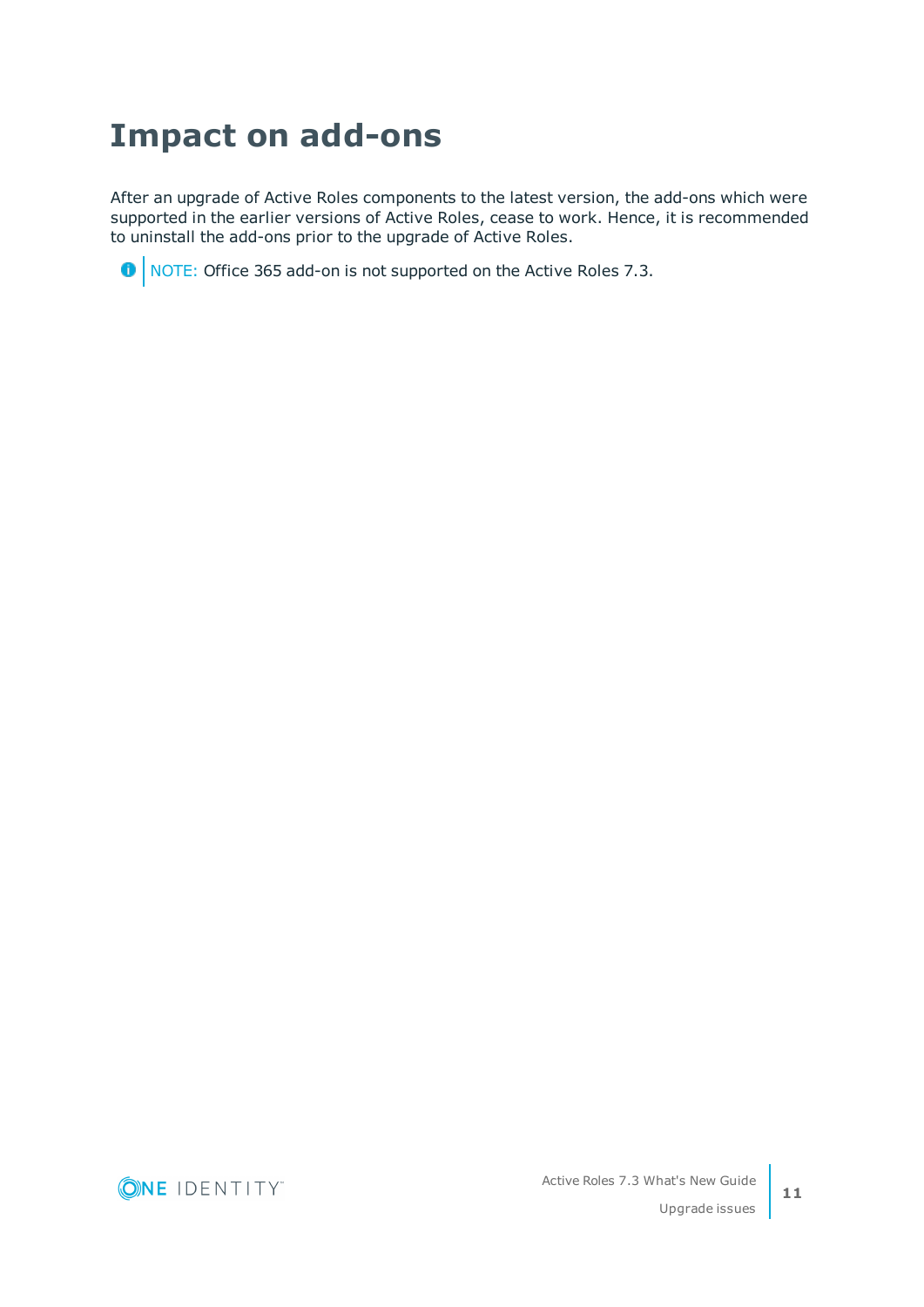# **Glossary**

## **Glossary**

### <span id="page-11-0"></span>**A**

#### **Access Control**

A security mechanism that determines which operations a user, group, service, or computer is authorized to perform on a computer or on a particular object, such as a file, printer, registry key, or directory service object.

#### **Access Control Entry (ACE)**

An entry in an object's discretionary access control list (DACL) that grants permissions to a user or group. An ACE is also an entry in an object's system access control list (SACL) that specifies the security events to be audited for a user or group.

#### **Access Control List (ACL)**

A list of security protections that apply to an entire object, a set of the object's properties, or an individual property of an object. There are two types of access control lists: discretionary and system

#### **Access Mask**

In an access control entry (ACE) of the access control list (ACL) associated with an object, a 32-bit value specifying the operations allowed, denied, or audited when the SID-holder accesses the object.

#### **Access Template**

Each access template represents a stand-alone collection of access masks. When an access template is applied to a network object in relation to a given trustee, the entire collection of access masks is translated into a set of access control entries in the object's access control list, with each entry containing the trustee's security identifier and one of the access masks extracted from the access template. When an access template is modified, all the access control entries created by applying that access template are modified accordingly.

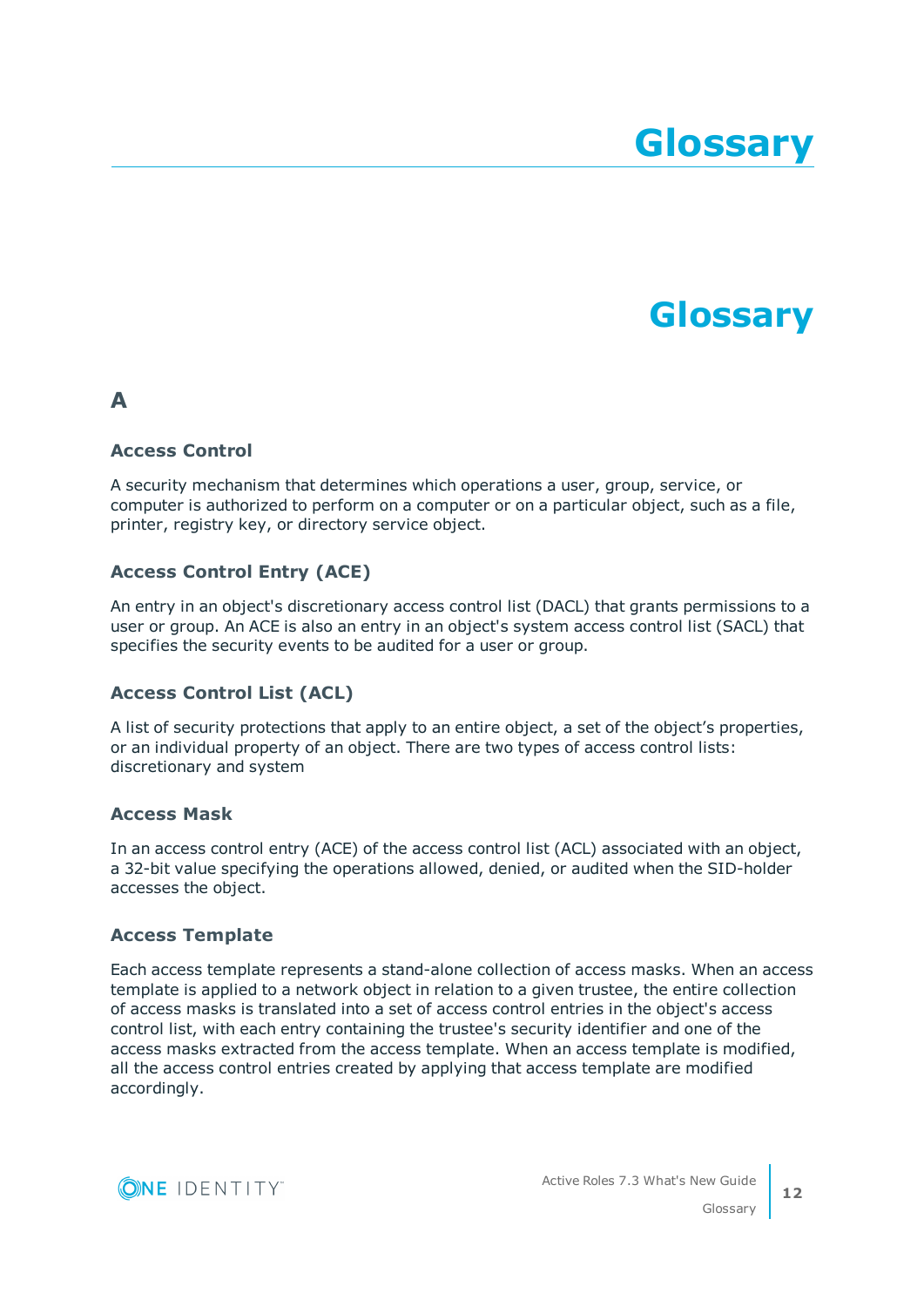#### **Active Directory**

The Windows-based directory service. Active Directory stores information about objects on a network and makes this information available to users and network administrators. Active Directory gives network users access to permitted resources anywhere on the network using a single logon process. It provides network administrators with an intuitive, hierarchical view of the network and a single point of administration for all network objects.

#### **Active Directory Schema**

The Active Directory schema defines the set of all object classes and attributes that can be stored in the directory. For each object class, the schema defines what attributes an instance of the class must or may have and specifies the legal parents of the class. The Active Directory schema is stored in the directory as specific schema objects that are protected with access control. Schema objects can be accessed and updated dynamically.

#### **Administration Service**

A core component of Active Roles, the Administration Service manages requests to network data sources. It validates requests, performs administrative tasks, and enforces administrative policies.

#### **Administrator**

In the Windows Server family, a person who is responsible for setting up and managing local computers, stand-alone servers, member servers, or domain controllers. An administrator sets up user and group accounts, assigns passwords and permissions, and helps users with networking problems. Administrators can be members of the Administrators group on local computers or servers. A person who is a member of the Administrators group on a local computer or server has full access to that computer or server and can assign access control rights to users as necessary. Administrators can also be members of the Domain Admins group on domain controllers and have full control over user and computer accounts residing in that domain.

### **C**

#### **Cache**

For Administration Service, a special pool in memory in which directory object data are held for quicker access. Administration Service updates the data in the cache immediately after a modification in Active Directory occurs, thereby ensuring that the cached data is always current and correct. For better performance, Administration Service only refreshes the data that is actually changed in Active Directory, achieving the real-time update of the cached data.

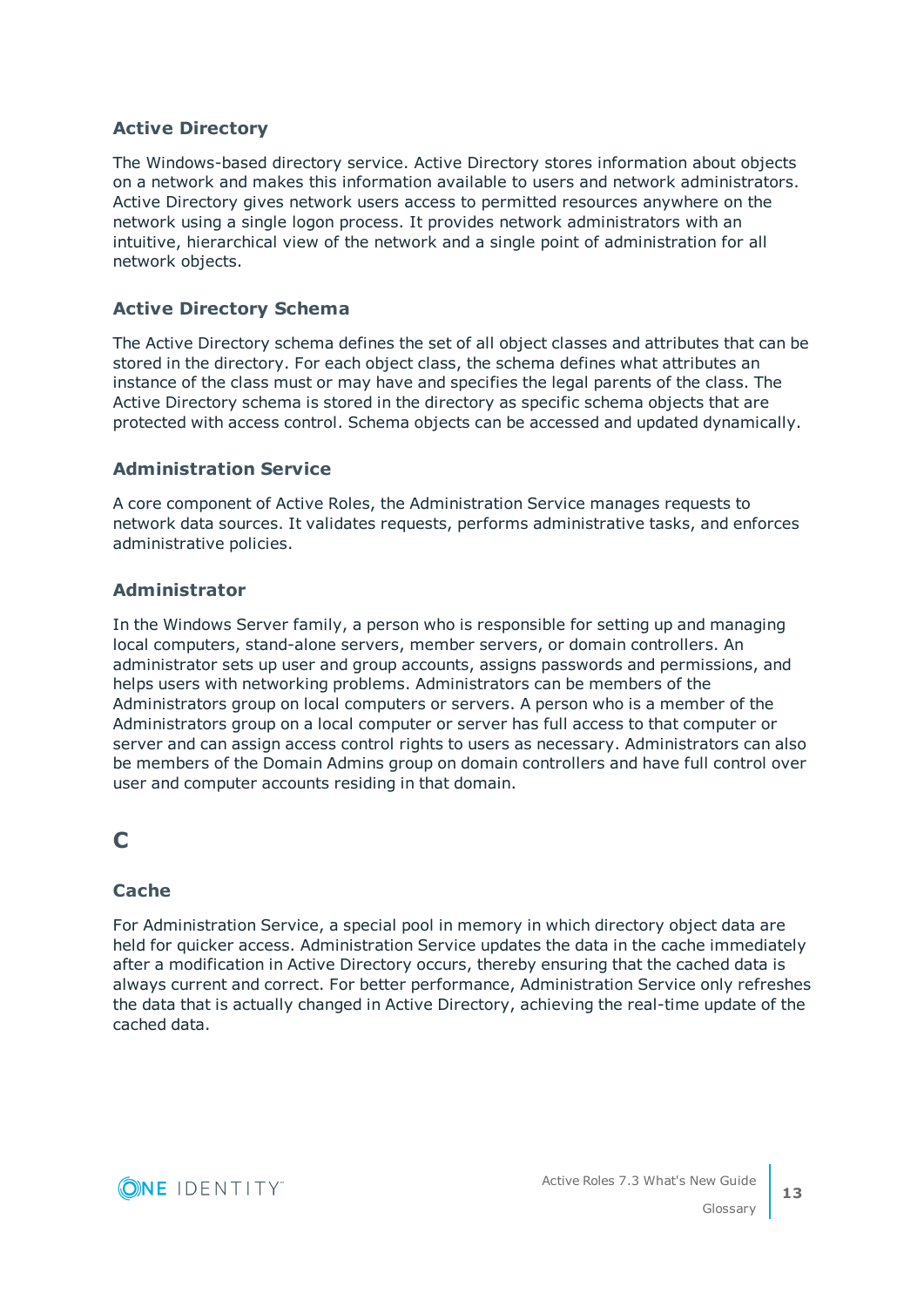#### **Collection**

A set of network objects defined by membership rules. For example, a Managed Unit is a collection. The same object can be a member of more than one collection.

#### **Computer Name**

Computer names define computers to a network. Each computer name cannot be the same as any other computer or domain name in the network. A valid computer name contains letters (a-z, A-Z), numbers (0-9), and hyphens (-), but no spaces or periods (.). In addition, it may not consist solely of numbers.

#### **Computer Resource**

A computer system itself, or a network component that resides on a computer system, such as a service, share, printer, print job, connected user, or open file.

See also *Network Object* and *Directory Object*.

#### **Configuration**

See *Directory Partition*.

#### **Console Tree**

The left pane in Microsoft Management Console (MMC) that displays the items contained in the console. The items in the console tree and their hierarchical organization determine the capabilities of a console.

See also *Microsoft Management Console (MMC)* and *Details Pane*.

#### **Container**

An object that can logically contain other objects. The objects created or placed in a container object are referred to as the container's child objects, and the container object is referred to as their parent object. For example, an Organizational Unit is a container object. An object can have only one parent container.

#### **Cross-Site Request Forgery (CSRF)**

Cross-Site Request Forgery (CSRF) is an attack that forces an end user to execute unwanted actions on a web application in which they're currently authenticated. CSRF attacks specifically target state-changing requests, not theft of data, since the attacker has no way to see the response to the forged request. With a little help of social engineering (such as sending a link via email or chat), an attacker may trick the users of a web application into executing actions of the attacker's choosing. If the victim is a normal user, a successful CSRF attack can force the user to perform state changing requests like transferring funds, changing their email address, and so forth. If the victim is an administrative account, CSRF can compromise the entire web application.

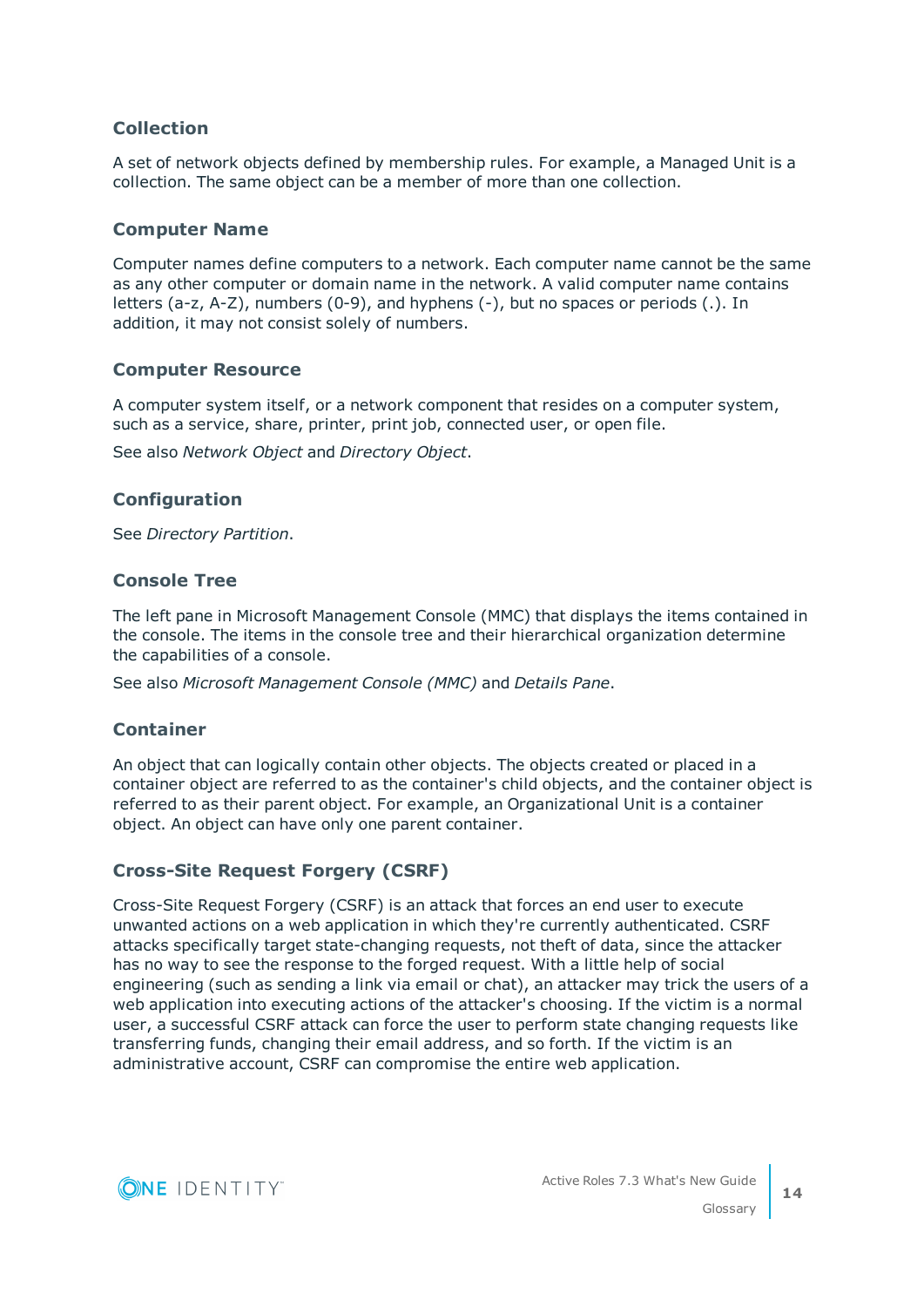#### **Cross-site Scripting (XSS )**

Cross-Site Scripting (XSS) attacks are a type of injection, in which malicious scripts are injected into otherwise benign and trusted websites. XSS attacks occur when an attacker uses a web application to send malicious code, generally in the form of a browser side script, to a different end user. Flaws that allow these attacks to succeed are quite widespread and occur anywhere a web application uses input from a user within the output it generates without validating or encoding it.

### **D**

#### **Delegate Administrative Control**

To assign responsibility for management and administration of a collection of network objects to an individual user or a group of users.

#### **Delegated Administrator**

See *Trustee*.

#### **Details Pane**

The right pane in Microsoft Management Console (MMC) that displays details for the selected item in the console tree. The details can be a list of items or they can be administrative properties, services, and events that are acted on by a snap-in.

See also *Console Tree*, *Microsoft Management Console (MMC)*, and *Snap-in*.

#### **Directory Database**

The physical storage for each replica of Active Directory. Also called the *store*.

See also *Active Directory*.

#### **Directory Object**

Any object stored in Active Directory or other directory service. A directory object is described by a distinct, named set of attributes. For example, the attributes of an Active Directory user object might include the user's first name, last name, and e-mail address.

See also *Network Object*.

#### **Directory Partition**

Active Directory is made up of one or more partitions (naming contexts). Each partition represents a contiguous sub-tree that is replicated as a unit to other domain controllers in the forest. In Active Directory, a single server holds at least three directory partitions: schema (class and attribute definitions for the directory), configuration (replication topology and related metadata), and domain (sub-tree that contains the per-domain objects for one domain).

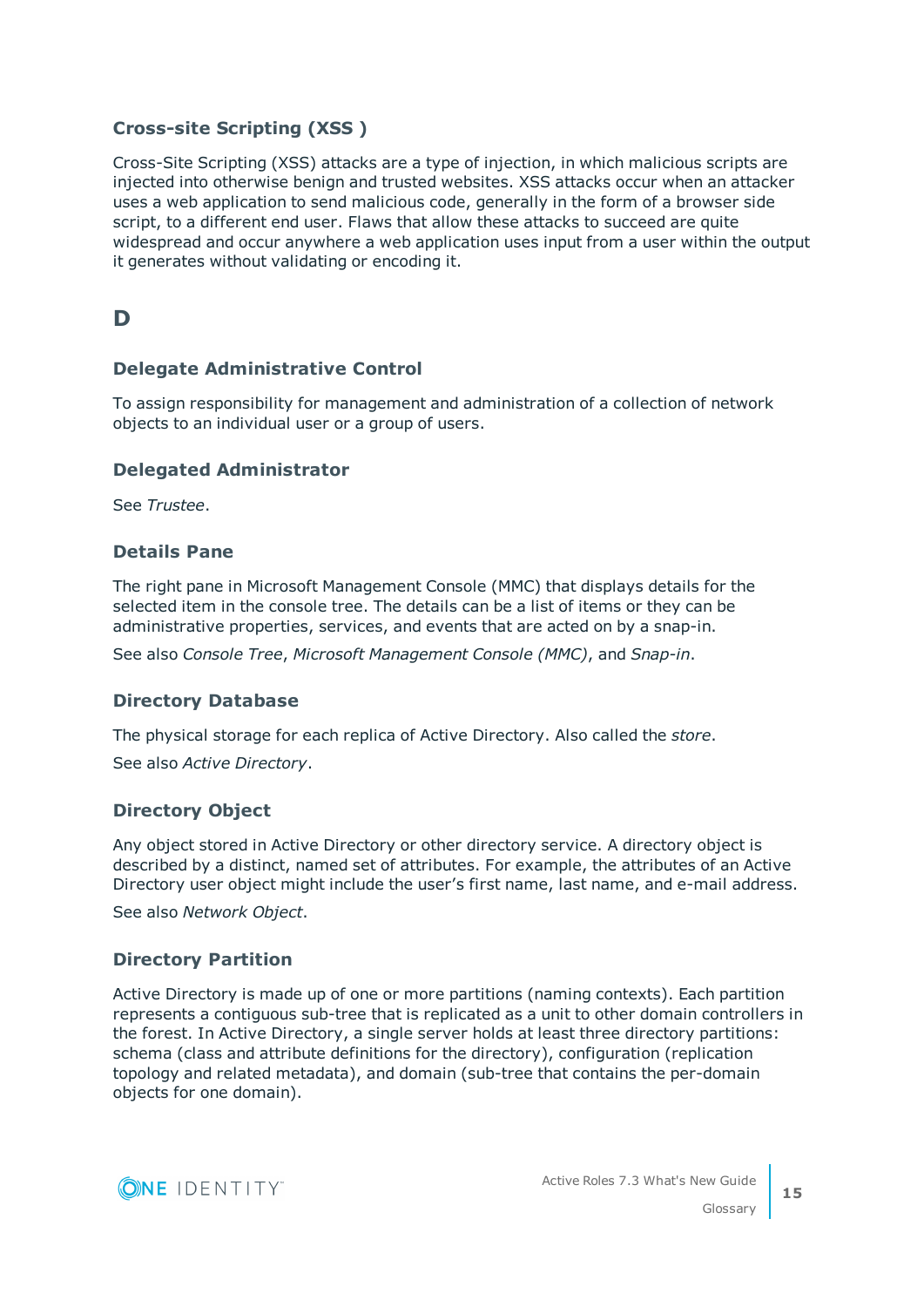#### **Domain**

In Active Directory, a collection of computer, user, and group objects defined by the administrator. These objects share a common directory database, security policies, and security relationships with other domains.

#### **Domain Controller**

In an Active Directory forest, a server that contains a writable copy of the Active Directory database, participates in Active Directory replication, and controls access to network resources. Administrators can manage user accounts, network access, shared resources, site topology, and other directory objects from any domain controller in the forest.

#### **Domain Local Group**

A security or distribution group that can contain universal groups, global groups, other domain local groups from its own domain, and accounts from any domain in the forest. Domain local security groups can be granted rights and permissions on resources that reside only in the same domain where the domain local group is located.

See also *Group*.

#### **Domain Tree**

In Active Directory, a hierarchical structure of one or more domains, connected by transitive, bidirectional trusts, that forms a contiguous namespace. Multiple domain trees can belong to the same forest.

See also *Forest*.

### **E**

#### **Explicit Permissions**

Explicit permissions are those that are defined directly on an object. Explicit permissions are defined either automatically when the object is created, or by user action. For example, when a user account is created, the permissions on it are explicit permissions.

See also *Permissions* and *Inherited Permissions*.

### **F**

#### **Fault Tolerance**

The ability of a software product to ensure data integrity when hardware failures occur. Active Roles provides fault tolerance through multi-muster replication of the data individually stored by each of a number of Administration Services.

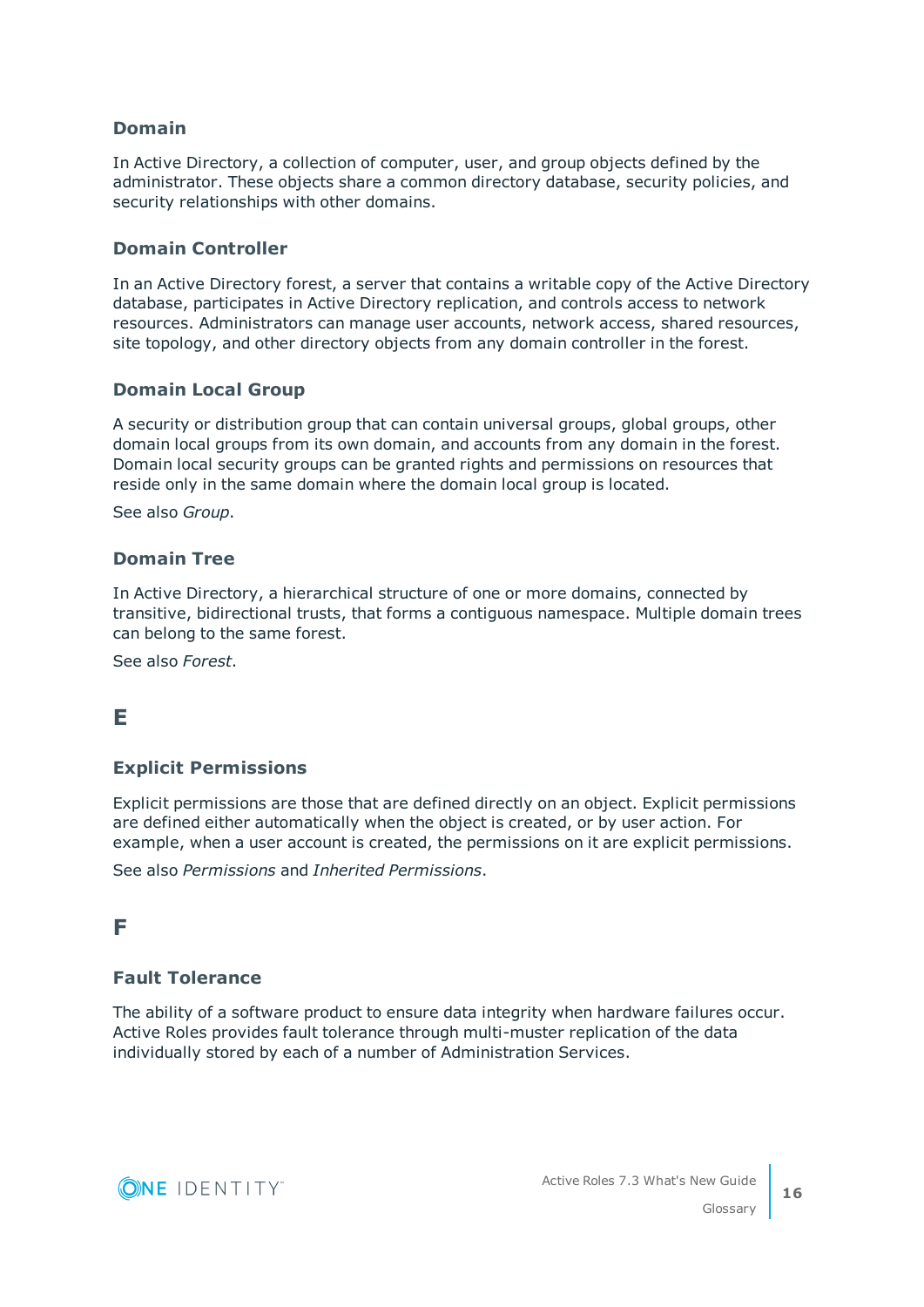#### **Forest**

One or more Active Directory domains that share the same class and attribute definitions (schema), site and replication information (configuration), and forest-wide search capabilities (global catalog). Domains in the same forest are linked with two-way, transitive trust relationships.

### **G**

#### **Global Catalog**

A server that holds a partial replica of every user-naming context in Active Directory. The Global Catalog also contains the schema and configuration naming contexts. The attributes in the Global Catalog are those most frequently used in search operations and those attributes that are required to locate a full replica of the object. The Global Catalog enables users and applications to find objects in Active Directory given one or more attributes of the target object, without knowing what domain holds the object.

#### **Global Group**

A global group can be granted permissions and rights for the domain controllers of its own domain, for other members of its own domain, and for trusting domains. A global group can become a member of local groups in any of these domains. However, it can contain user accounts only from its own domain. Only domain controllers maintain global groups.

See also *Group*.

#### **Group Name**

A group name must be unique among groups and user accounts in the domain. A valid group name contains letters (a-z, A-Z), numbers (0-9), and special characters, except for the following:

 $/ \setminus \lceil \cdot \rceil$ :;  $| = 0, + * ? < 1$ 

#### **Group**

A collection of users, computers, contacts, and other groups. Groups can be used as security or as e-mail distribution collections. Distribution groups are used only for e-mail. Security groups are used both to grant access to resources and as e-mail distribution lists.

See also *Domain Local Group*, *Global Group*, *Local Group*, and *Universal Group*.

### **H**

#### **Home Folder (Home Directory)**

The home folder is a folder that is accessible to the user and can contain files and programs for that user. A network home folder can be assigned to an individual user or

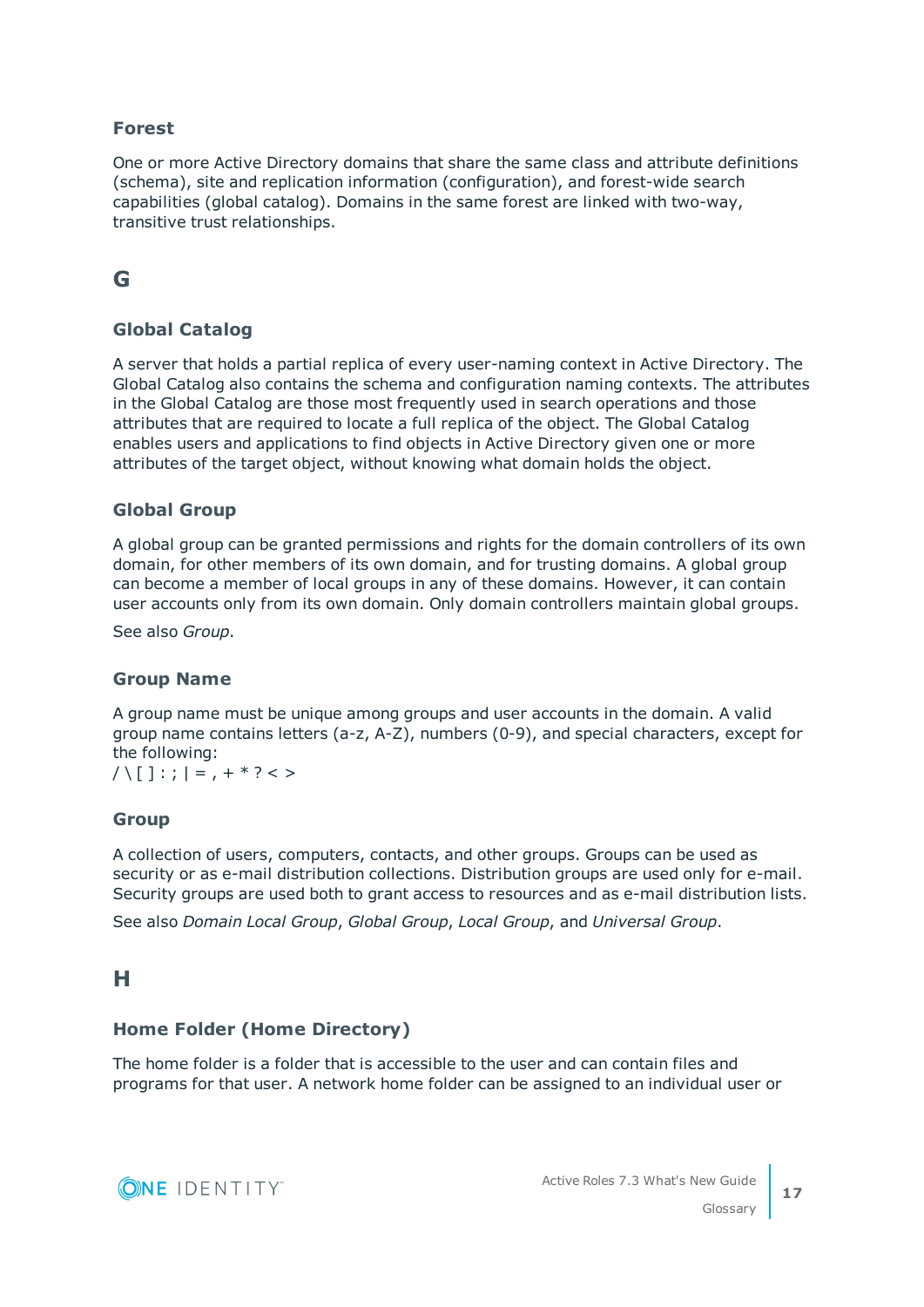can be shared by many users. If no local or network home folder is assigned, the default local home folder is located on the drive on the user's computer.

#### **Hybrid**

Hybrid environment refers to an environment which uses a mix of on-premises Active Directory and Azure Active Directory and allows synchronization of objects from the onpremises AD to the Azure AD.

### **I**

#### **Inherited Permissions**

Inherited permissions are those that are propagated to an object from a parent object. Normally, an object inherits the permissions from the container where that object is placed. For example, when an object is created or moved in an Active Directory organizational unit (OU), the object automatically inherits the permissions from that OU. Defined on a parent object, inherited permissions can only be modified by changing the parent object's permission settings.

In Active Roles, permissions defined on a managed unit or inherited by a managed unit are also inherited by all the members of that managed unit. Due to this inheritance feature, objects' permissions change as objects change their memberships in managed units, providing the ability to regulate permission settings by using membership rules.

See also *Explicit Permissions* and *Permissions*.

### **L**

#### **Local Group**

A local group can be granted permissions and rights only for its own computer on which the group resides. However, it can contain user accounts and global groups from its own domain and trusted domains.

See also *Group*.

#### **Logon Script**

A logon script allows an administrator to affect a user's environment without managing all aspects of it. When a logon script is assigned to a user account, it runs each time the user logs on. One logon script can be assigned to one or more user accounts. It can be a batch file (.cmd or .bat filename extension) or an executable program (.exe filename extension). When a user logs on, the computer authenticating the logon locates the logon script by following the logon script path.

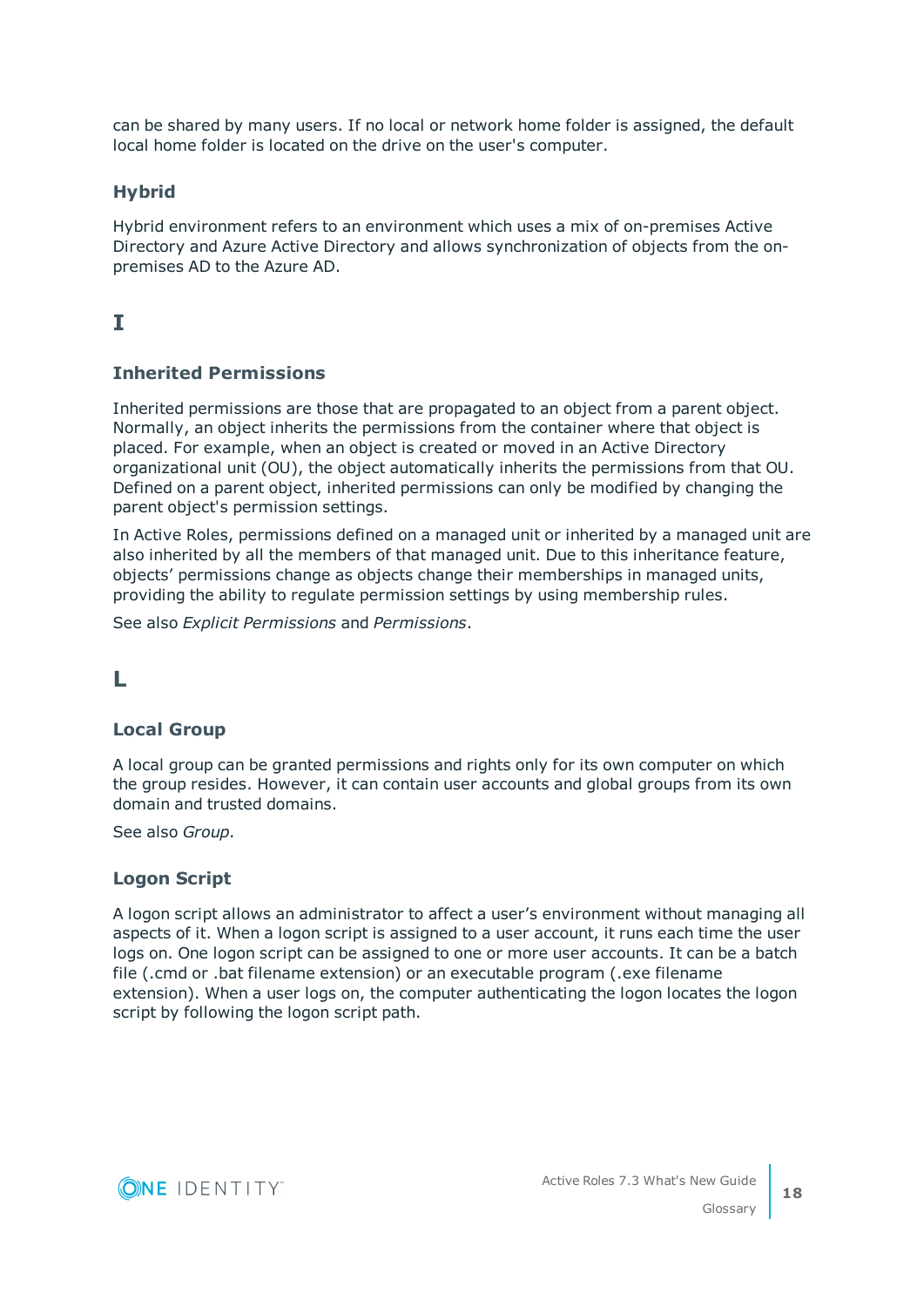#### **Managed Domain**

A domain registered for the management with Active Roles. Active Roles can be configured to manage multiple domains.

#### **Managed Unit**

A collection of objects managed with Active Roles defined by using membership rules, for the purposes of distribution of administrative responsibilities. Managed units provide large organizations with the flexibility they need to delegate network administration, enforce administrative policies, and manage complex network environments.

#### **Member Server**

A server that is joined to a domain but is not a domain controller. Member servers typically function as file servers, application servers, database servers, Web servers, certificate servers, firewalls, or remote access servers.

#### **Membership Rules**

Membership rules are criteria by which Active Roles evaluates whether or not a network object is a member of a particular managed unit or view. Each managed unit or view only includes the objects whose properties meet the membership rules for that unit or view.

#### **Microsoft Management Console (MMC)**

A framework for hosting administrative tools called *snap-ins*. A console might contain tools, folders or other containers, World Wide Web pages, and other administrative items. These items are displayed in the left pane of the console, called a *console tree*. A console has one or more windows that can provide views of the console tree. The main MMC window provides commands and tools for authoring consoles. The authoring features of MMC and the console tree itself might be hidden when a console is in User Mode.

See also *Console Tree*, *Details Pane*, and *Snap-in*.

#### **MMC Interface**

A Active Roles user interface that network administrators and trustees use to administer Active Directory data. This interface provides access to all the capabilities of Active Roles. The MMC interface is implemented as an MMC snap-in.

See also *Snap-in*.

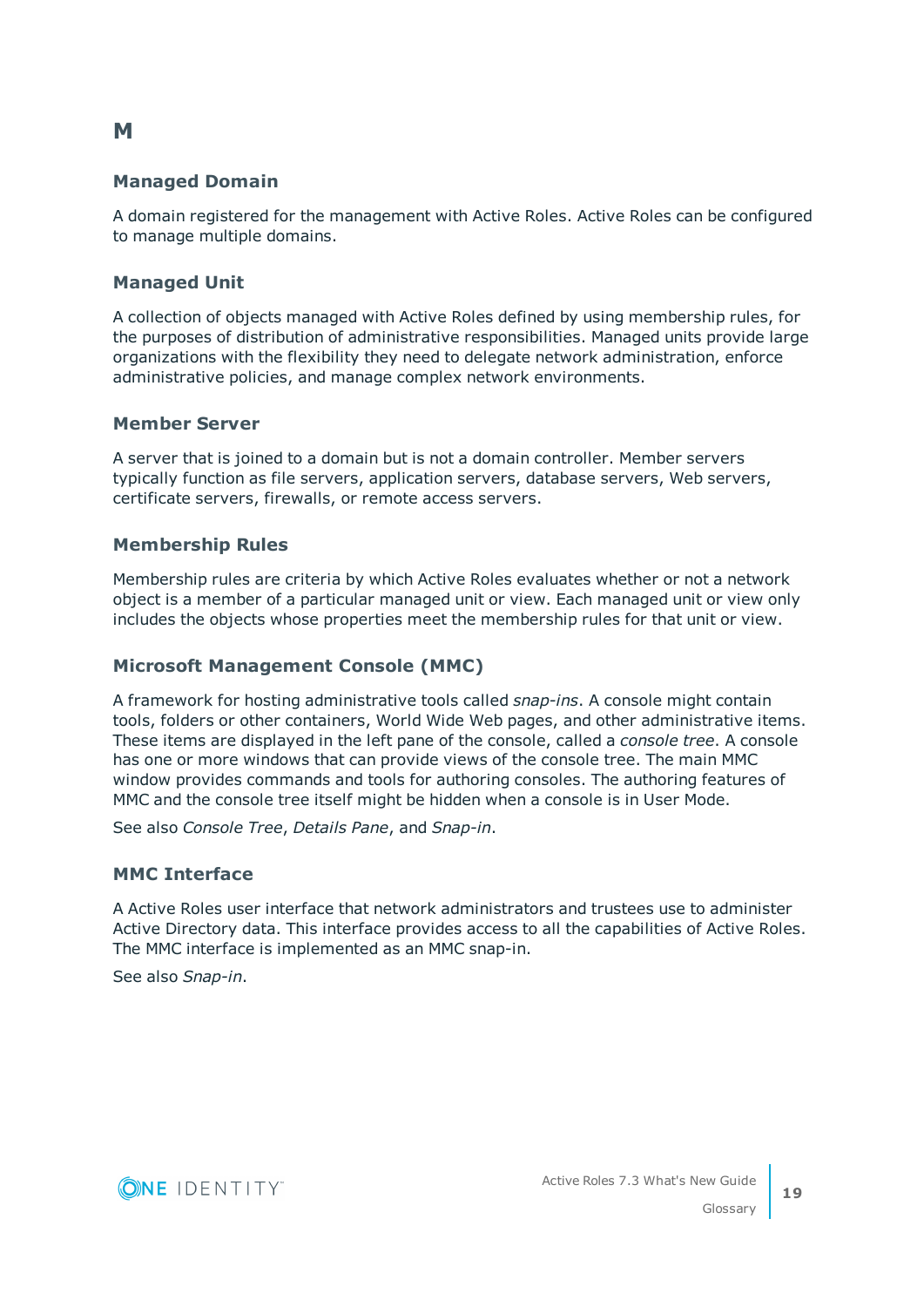### **N**

#### **Naming Context**

See *Directory Partition*.

#### **Network Object**

A directory object or computer resource.

See also *Directory Object* and *Computer Resource*.

#### **Non-Transitive Trust Relationship**

A trust relationship in a multiple-domain environment that is restricted to just two domains. For example, if domain A has a non-transitive trust with domain B, and domain B trusts domain C, then there is no trust relationship between domain A and domain C.

See also *Trust Relationship* and *Transitive Trust Relationship*.

### **O**

#### **Object**

An object is a named set of attributes that represents something concrete, such as a user, a printer, or a computer system. The attributes hold data describing the subject that is identified by the object. For example, attributes of a user might include the user's given name, surname, and e-mail address.

#### **Organizational Unit (OU)**

An Active Directory container object used within domains. An organizational unit is a logical container into which users, groups, computers, and other organizational units are placed. It can contain objects only from its parent domain. An organizational unit is the smallest scope to which a Group Policy object (GPO) can be linked, or over which administrative authority can be delegated.

### **P**

### **Permissions**

Permissions represent authorization to perform certain operations on specific network objects, such as user accounts, groups, or computer resources. Unless permission to perform an operation is explicitly granted, it is implicitly denied. Permissions can also be explicitly denied. There are two types of permissions: explicit and inherited.

See also *Explicit Permissions* and *Inherited Permissions*.

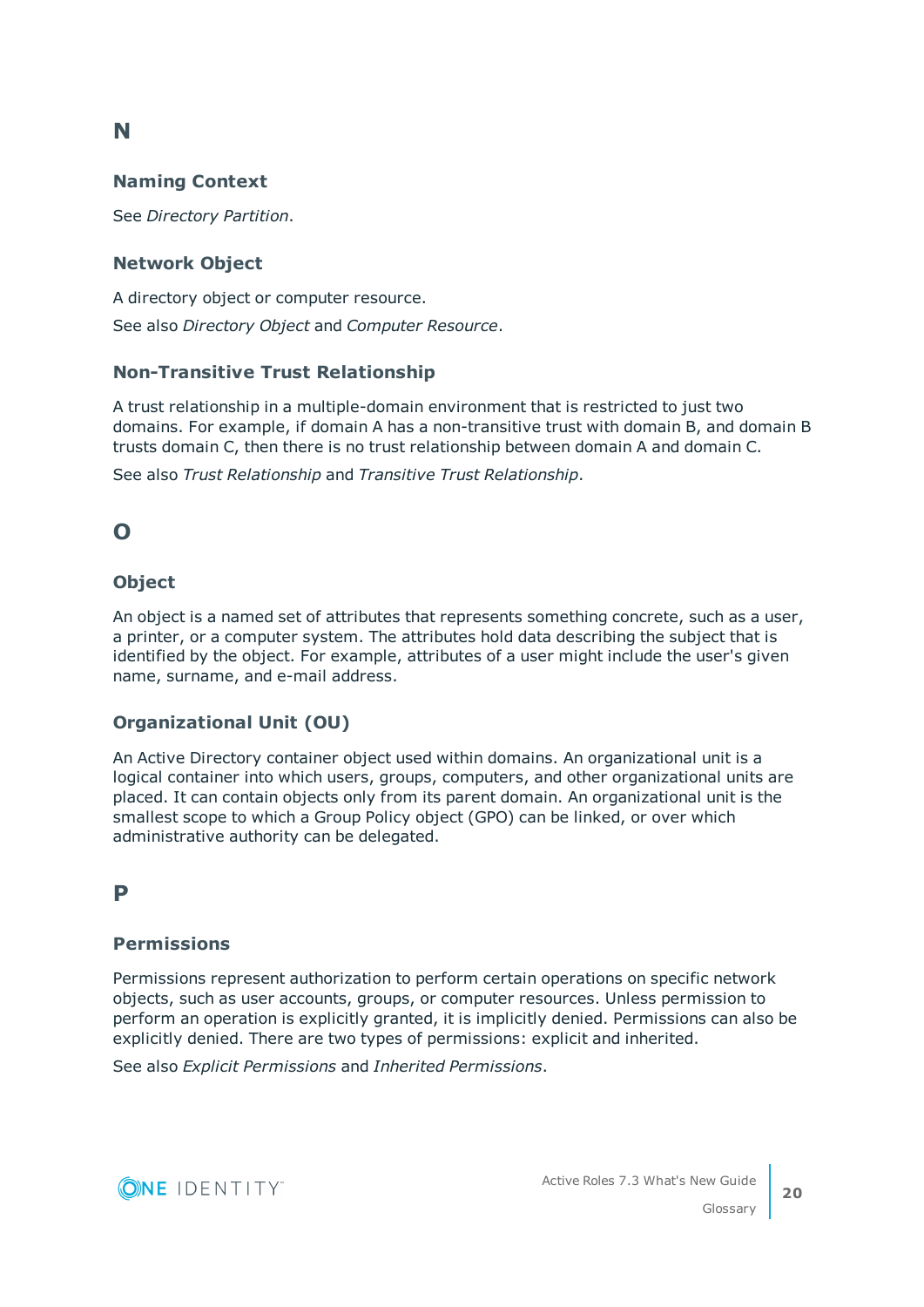#### **Policy Object**

A policy object represents a collection of administrative policies. Active Roles enforces administrative policies by linking policy objects to managed units, individual directory objects, or container objects. When linked to a unit or container, a policy object affects all the member objects, including those that are located in the child containers.

#### **Primary Domain Controller**

In a Windows NT domain, a domain controller that maintains the master copy of the Security Accounts Manager (SAM) database. The primary domain controller is the only computer that directly receives the changes made to the SAM database. Within a domain, the primary domain controller periodically replicates its data to the other domain controllers, known as backup domain controllers.

#### **Proxy Server**

The service component of Active Roles operates as a permissions-based proxy server. When accepting requests from a client, the server component validates each request as against permissions the client has for network objects. If the client's permissions are sufficient to perform the requested operation, the service component performs it by the using the operating system facilities.

### **S**

#### **Schema**

See *Active Directory Schema*.

#### Secure Communication

In Active Roles, a network connection between the client and the server that requires packet privacy. When transmitting security-sensitive information, such as a user password, Active Roles uses standard DCOM mechanisms of data protection, including data encryption.

#### **Security Descriptor**

A data structure associated with a protected object to specify security information, including who is permitted to access the object and in what way, who owns the object, and what types of access will be audited.

#### **Security ID (SID)**

A data structure of variable length that identifies user, group, and computer accounts. Every account on a network is issued a unique SID when the account is first created. Internal processes in Windows refer to an account's SID rather than the account's user or group name.

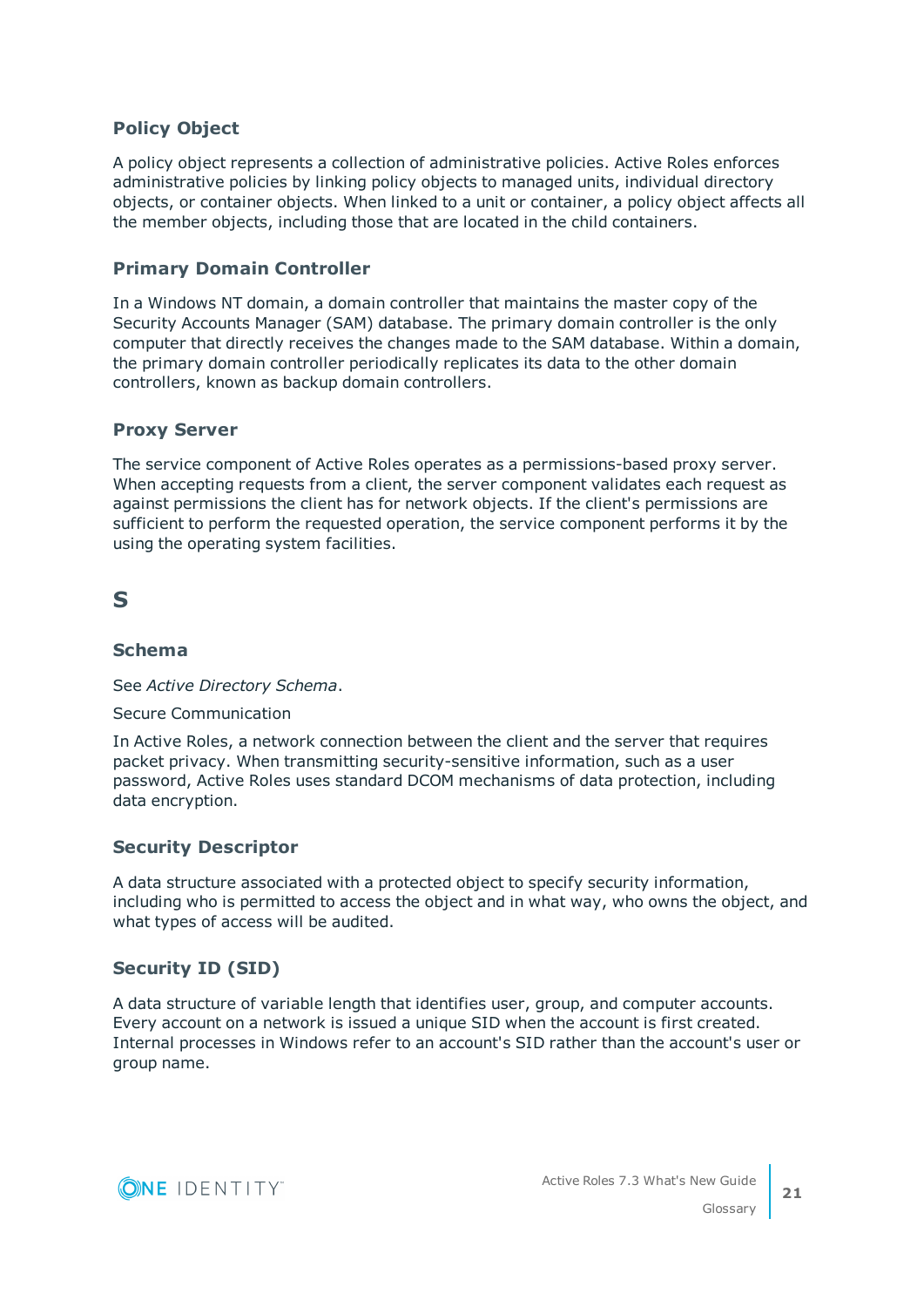#### **Security Principal**

An account holder that is automatically assigned a security identifier (SID) to control access to resources. A security principal can be a user, group, service, or computer.

#### **Security Subsystem**

A protected subsystem that authenticates and logs users on to the system, maintains information about the local security policy, and provides various services for translation between names and security identifiers.

#### **Service**

A process that performs a specific system function and often provides an applicationprogramming interface (API) for other processes to call.

#### **Service Account**

The user account that a service uses to log on to the computer or network. The account must have the specific rights and permissions required by that service.

#### **Shared Resource (Share)**

Refers to a computer resource that is made available to network users, such as a folder, file, or printer.

#### **Snap-in**

A type of tool that you can add to a console supported by Microsoft Management Console (MMC). A stand-alone snap-in can be added by itself; an extension snap-in can be added only to extend the function of another snap-in.

See also *Microsoft Management Console (MMC)*.

#### **Standalone Server**

A server that runs the Windows operating system, but does not participate in a domain. A stand-alone server has only its own database of users, and it processes logon requests by itself. A stand-alone server does not share account information with other computers and cannot provide access to domain accounts.

See also *Domain* and *Member Server*.

#### **Subtree**

An unbroken path in the tree, including all child objects of any container in that path. See also *Tree* and *Domain Tree*.

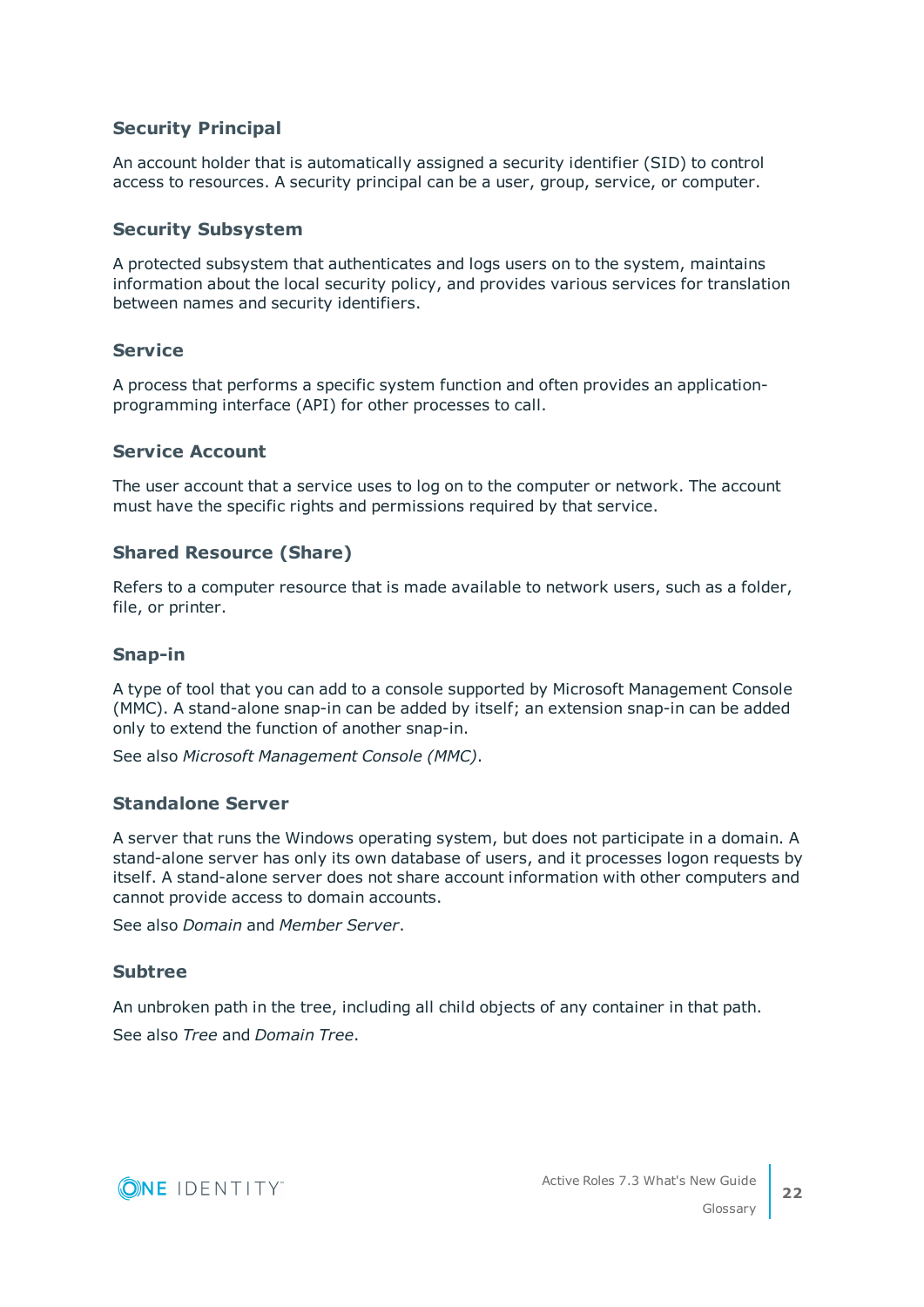### **T**

#### **Transitive Trust Relationship**

A trust relationship that flows throughout a set of domains, such as a domain tree, and forms a relationship between a domain and all domains that trust that domain. For example, if domain A has a transitive trust with domain B, and domain B trusts domain C, then domain A trusts domain C.

See also *Domain Tree*, *Forest*, and *Non-Transitive Trust Relationship*.

#### **Tree**

Tree is usually used to describe a hierarchy of objects. Nodes in the tree (points at which the tree branches) are container objects. For example, a computer network or domain is a container object. A tree shows how objects are connected or the path from one object to another. A contiguous sub-tree is any unbroken path in the tree, including all child objects of any container in that path.

#### **Trustee**

A group or user account that is authorized to perform specific administrative tasks for a specific set of network objects managed with Active Roles. Normally, Trustees are regular users or groups that have no rights to perform administrative tasks by directly accessing Active Directory. This ensures that the only way for the Trustees to perform their tasks is by using Active Roles.

#### **Trust Relationship**

A logical relationship established between domains to allow pass-through authentication, in which a trusting domain honors the logon authentications of a trusted domain. User accounts and global groups defined in a trusted domain can be given rights and permissions in a trusting domain, even though the user accounts or groups don't exist in the trusting domain's directory.

#### **Trusted Domain**

See *Trust Relationship*.

#### **Trusting Domain**

See *Trust Relationship*.

#### **Two-way Trust Relationship**

A link between two domains that allows each domain to trust user accounts in the other domain to use its resources. A user can log on from computers in either domain to the domain that contains the user's account.

See also *Trust Relationship*.

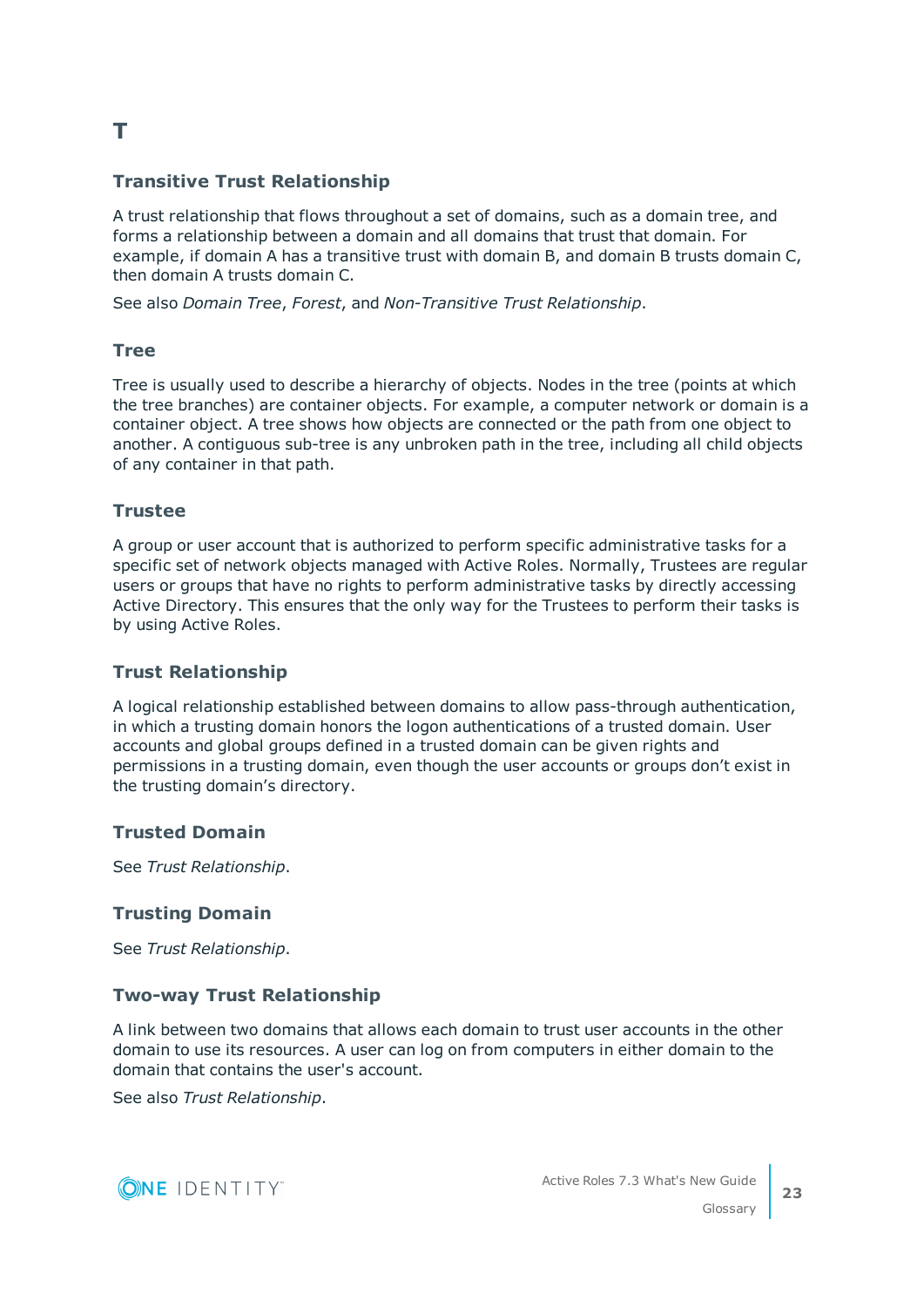#### **UNC Name**

**U**

A full name of a shared resource on a network. It conforms to the *\\servername\sharename* syntax, where *servername* is the server's name and *sharename* is the name of the shared resource. UNC names of folders or files can also include the directory path under the share name, with the following syntax: \\servername\sharename\directory\filename

UNC is also called Universal Naming Convention.

#### **Universal Group**

A security or distribution group that can contain users, groups, and computers from any domain in its forest as members. Universal security groups can be granted rights and permissions on resources in any domain in the forest.

See also *Group*.

#### **User Account**

In Active Directory, an object that consists of all the information that defines a domain user, which includes user name, password, and groups in which the user account has membership. User accounts can be stored in either Active Directory or on a local computer.

#### **User Profile**

A file that contains configuration information for a specific user, such as desktop settings, persistent network connections, and application settings. Each user's preferences are saved to a user profile that Windows uses to configure the desktop each time a user logs on.

#### **W**

#### **Wildcard Character**

A character that represents one or more characters. The question mark (?) wildcard can be used to represent any single character and the asterisk (\*) wildcard can be used to represent any character or group of characters that might match that position in other names. Wildcard characters are especially instrumental in defining membership rules. For example, when defining a membership rule to include all servers with names that begin with X, you would specify  $X^*$  as the computer name. One more wildcard character, the number sign (#) represents any digit or the number sign itself.